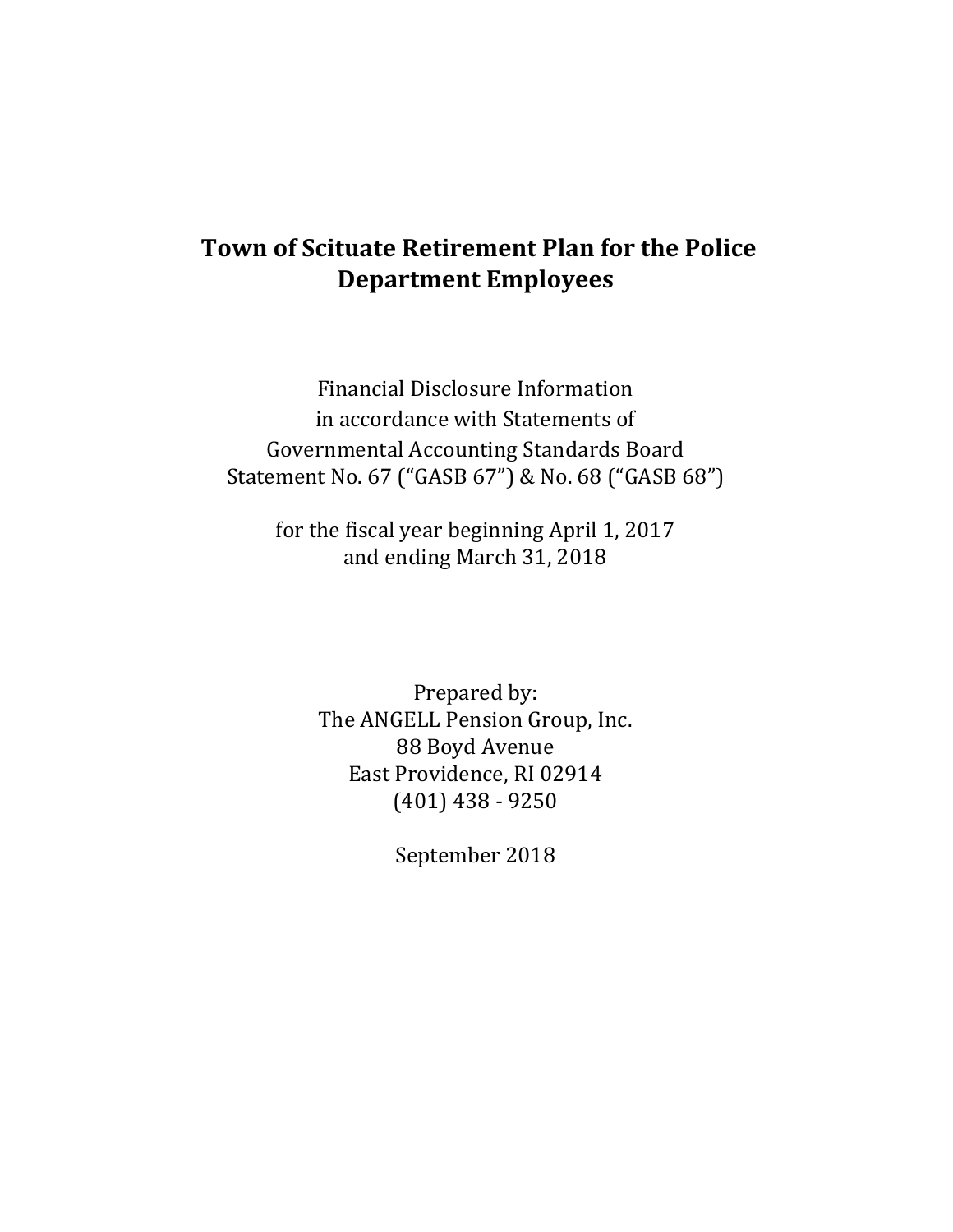# **TABLE OF CONTENTS**

| Section      |                                              | Page      |
|--------------|----------------------------------------------|-----------|
| $\mathbf{L}$ | Introduction                                 | 1         |
| II.          | Net Pension Liability                        | $2 - 4$   |
| III.         | Schedule of Plan Contributions               | 5         |
| IV.          | <b>Pension Expense</b>                       | $6 - 7$   |
| V.           | Deferred Outflows and Inflows                | $8 - 9$   |
| VI.          | Determination of Discount Rate               | $10 - 13$ |
|              | Appendix A - Plan Provisions                 |           |
|              | Appendix B - Actuarial Assumptions & Methods |           |
|              | Appendix C - Glossary                        |           |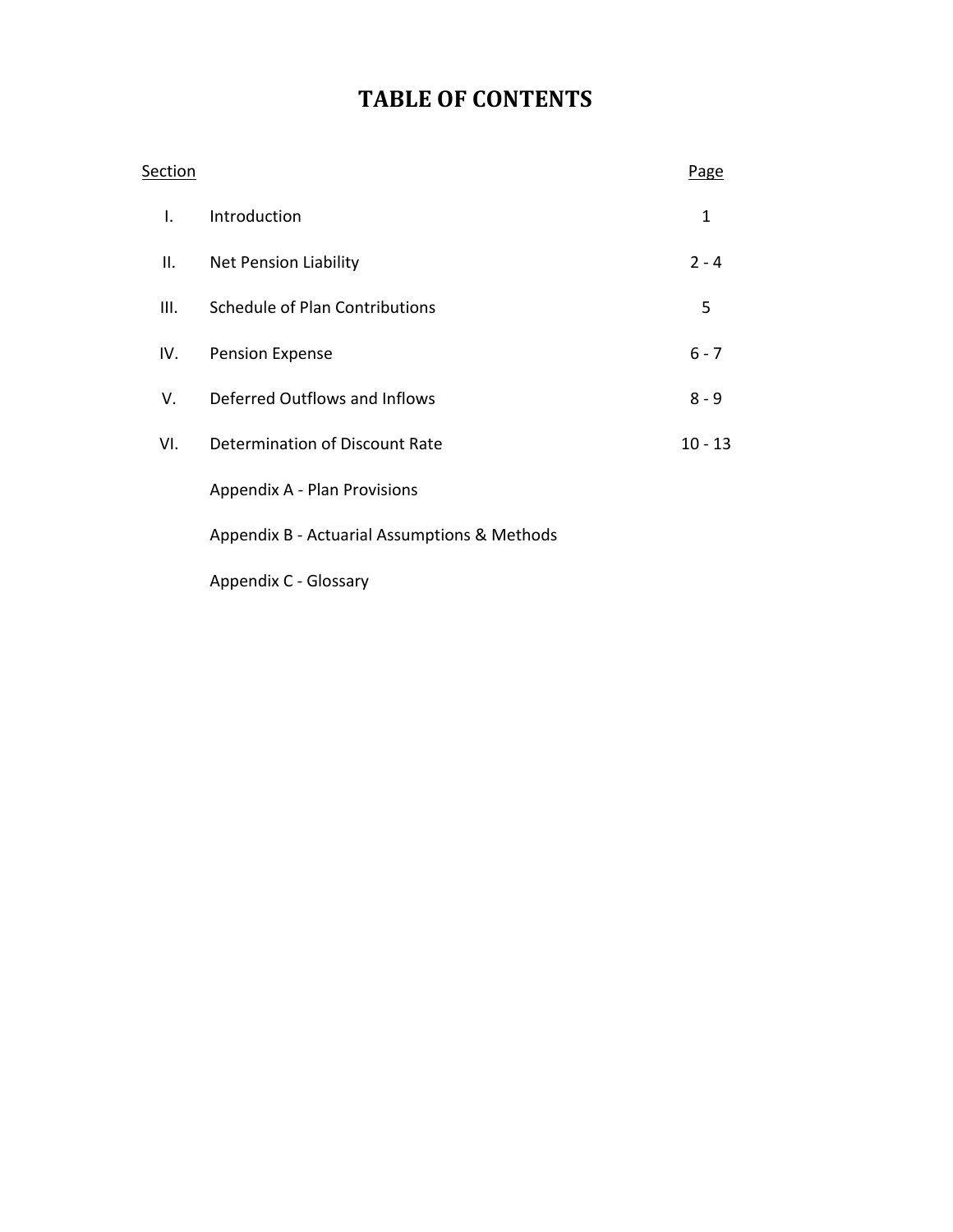## **I. INTRODUCTION**

The purpose of this report is to present certain financial information relative to the Town of Scituate Retirement Plan for the Police Department Employees (the ''Plan'') in accordance with Governmental Accounting Standards Board Statement No. 67 (''GASB 67'') & No. 68 (''GASB 68''). GASB 67 is applicable to the Plan and GASB 68 is applicable to the Plan sponsor, the Town of Scituate, RI.

The report presents information regarding the Plan for the period beginning April 1, 2017 and ending March 31, 2018. This report is based on the adoption of GASB 67 and GASB 68 for the Plan effective April 1, 2015. This report includes the determination of the Plan's current discount rate, Net Pension Liability, pension expense, and balances of deferred inflows and outflows.

This report was based on information submitted to our firm by the Town of Scituate, RI in the form of census data, substantive plan provisions, asset/benefit payment information, and other ancillary material pertaining to the plan. The major provisions of the Plan, upon which this report and valuation are based, are outlined in Appendix A. Census data was provided as of March 31, 2018. We have not independently verified, nor do we make any representations as to the accuracy of such information.

Actuarial computations under GASB 67 and GASB 68 are for purposes of fulfilling employer accounting requirements. The calculations reported herein have been made on a basis consistent with our understanding of GASB 67 and GASB 68 and are in conformity with applicable actuarial standards of practice. To the best of our knowledge, the information contained in this report was determined in accordance with GASB 67 and GASB 68. In addition, no relationship exists with the plan or plan sponsor that impairs the objectivity of our work.

The actuarial assumptions used for this reporting represent my best estimates of current and future Plan experience. A summary of these assumptions and the basis for their determination can be found in Appendix B, as well as the Summary of Actuarial Assumptions exhibit.

I meet the GASB 67 and GASB 68 Qualification Standards of the American Academy of Actuaries to render the actuarial opinions included in this report, based upon my education, experience and continuing education.

 $g^{\prime}$  and

Reviewed by:

Jeffrey C. Liter, Ph.D., E.A., M.A.A.A. Date Enrolled Actuary

09/17/2018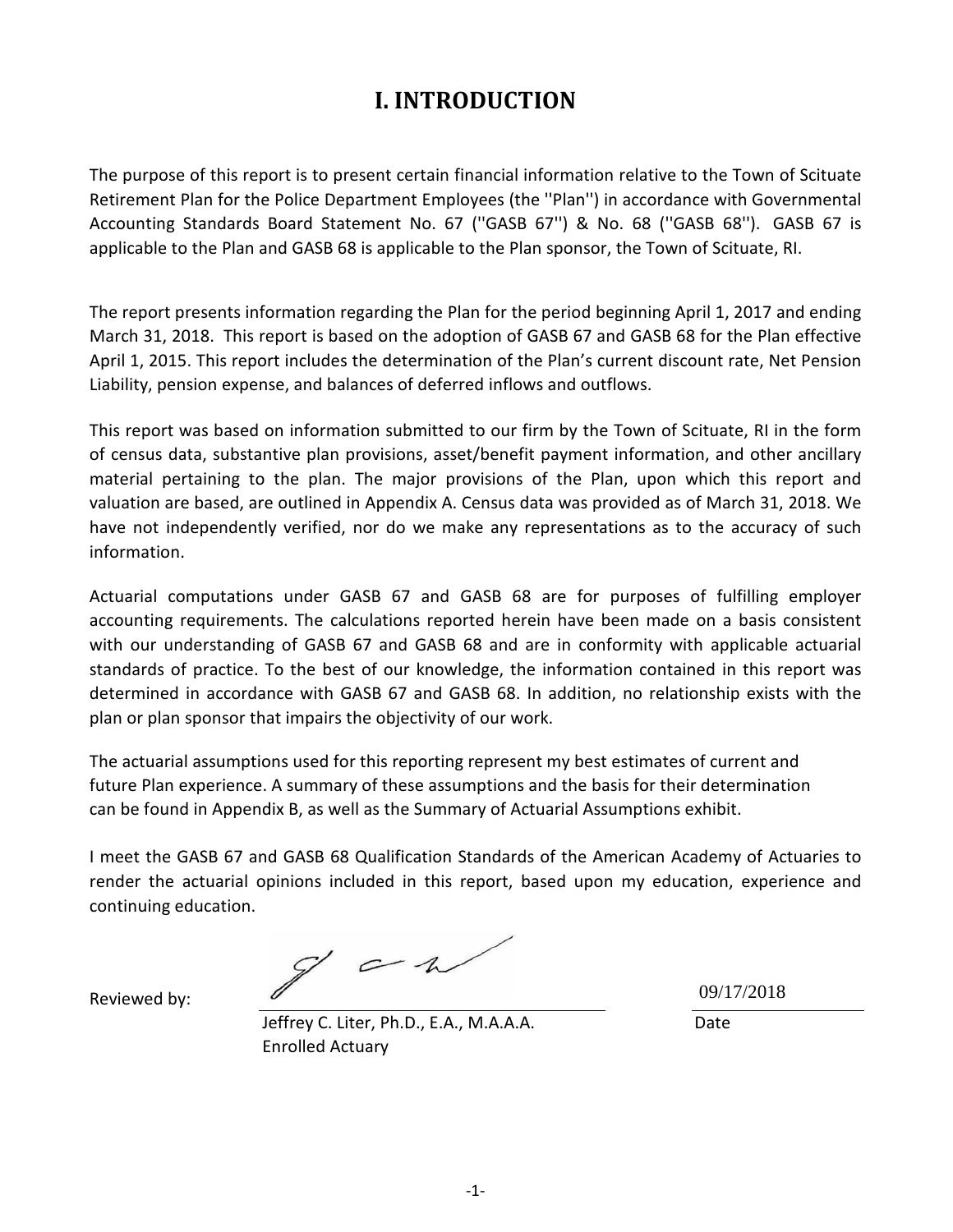## **II. NET PENSION LIABILITY**

### **A. Net Pension Liability as of April 1, 2017**

The Net Pension Liability for the Plan was measured as of April 1, 2017, and the Total Pension Liability used to calculate the Net Pension Liability was determined by an actuarial valuation as of April 1, 2017.

The components of the Net Pension Liability of the Plan as of April 1, 2017, were as follows:

| <b>Total Pension Liability</b>                     |   | 14,901,307    |
|----------------------------------------------------|---|---------------|
| Plan Fiduciary Net Position                        | S | (5, 288, 504) |
| <b>Net Pension Liability</b>                       |   | 9,612,803     |
|                                                    |   |               |
| Plan Fiduciary Net Position as a percentage of the |   |               |
| <b>Total Pension Liability</b>                     |   | 35.49%        |

The discount rate used to calculate the Total Pension Liability was 7.50%.

### **B. Net Pension Liability as of March 31, 2018**

The Net Pension Liability for the Plan was measured as of March 31, 2018, and the Total Pension Liability used to calculate the Net Pension Liability was determined by an actuarial valuation as of April 1, 2018.

The components of the Net Pension Liability of the Plan as of March 31, 2018, were as follows:

| <b>Total Pension Liability</b>                     | S | 15,542,056  |
|----------------------------------------------------|---|-------------|
| Plan Fiduciary Net Position                        | S | (5,839,817) |
| <b>Net Pension Liability</b>                       |   | 9,702,239   |
|                                                    |   |             |
| Plan Fiduciary Net Position as a percentage of the |   |             |
| <b>Total Pension Liability</b>                     |   | 37.57%      |

The discount rate used to calculate the Total Pension Liability was 7.50%.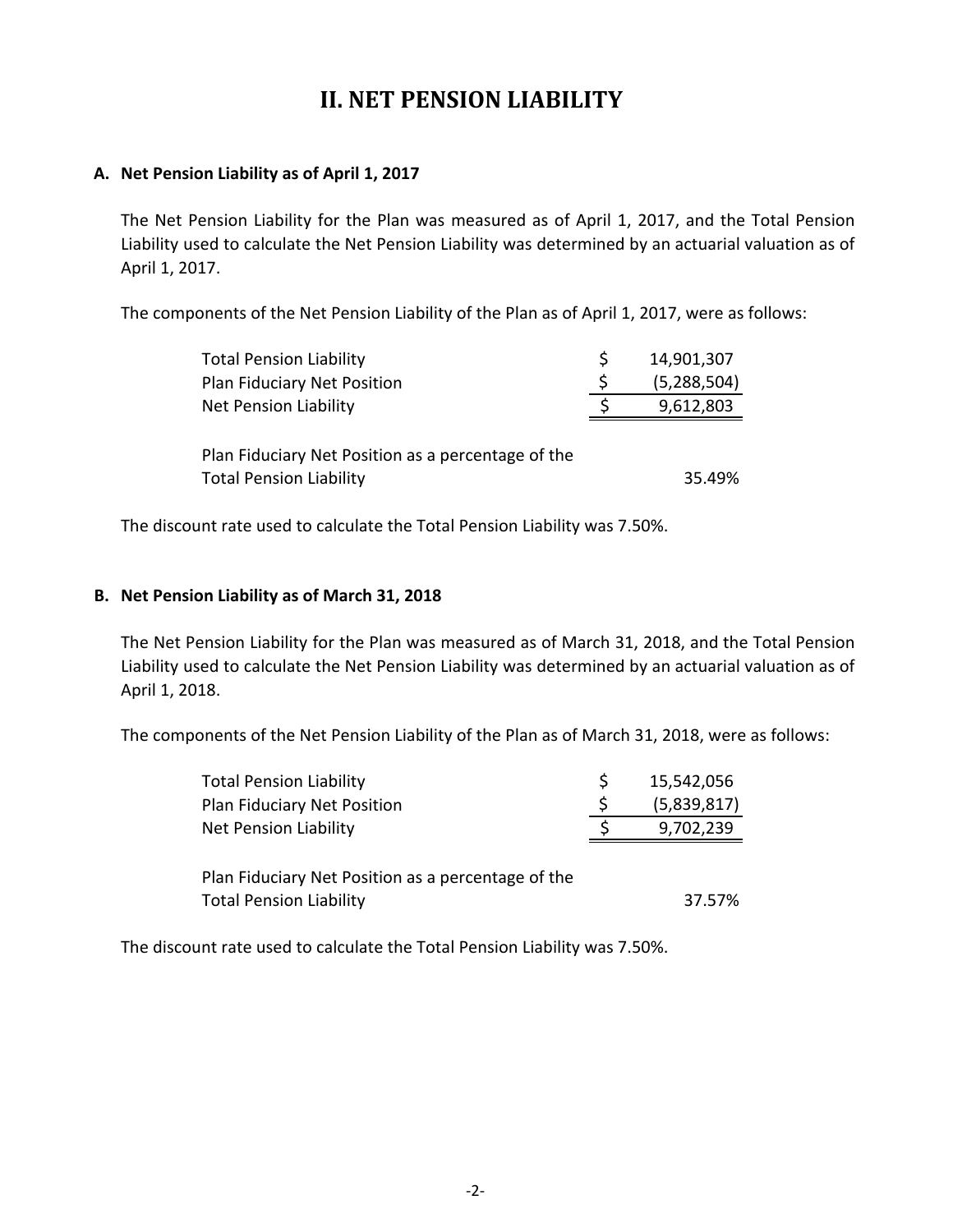## **II. NET PENSION LIABILITY**

### **C. Changes in Net Pension Liability for the Fiscal Year ending March 31, 2018**

|                                     | <b>Total Pension</b><br>Liability<br>(a) | Plan Fiduciary<br><b>Net Position</b><br>(b) | <b>Net Pension</b><br>Liability<br>(a) - (b) |
|-------------------------------------|------------------------------------------|----------------------------------------------|----------------------------------------------|
| Balance as of $4/1/2017$            | \$14,901,307                             | \$5,288,504                                  | \$9,612,803                                  |
| Changes for the year:               |                                          |                                              |                                              |
| <b>Service Cost</b>                 | 183,866                                  |                                              | 183,866                                      |
| Interest on Total Pension Liability | 1,092,957                                |                                              | 1,092,957                                    |
| Differences Between Expected and    | 432,238                                  |                                              | 432,238                                      |
| <b>Actual Experience</b>            |                                          |                                              |                                              |
| <b>Changes of Assumptions</b>       | (199, 966)                               |                                              | (199, 966)                                   |
| <b>Changes in Benefit Terms</b>     | 0                                        |                                              | 0                                            |
| Contributions - Employer            |                                          | 856,215                                      | (856, 215)                                   |
| Contributions - Employee            |                                          | 116,018                                      | (116, 018)                                   |
| Net Investment Income               |                                          | 477,960                                      | (477, 960)                                   |
| <b>Benefit Payments</b>             | (868, 346)                               | (868, 346)                                   | $\Omega$                                     |
| <b>Administrative Expense</b>       |                                          | (30, 534)                                    | 30,534                                       |
| <b>Other Changes</b>                | 0                                        | 0                                            | 0                                            |
| <b>Net Changes</b>                  | \$640,749                                | \$551,313                                    | \$89,436                                     |
| Balance as of 3/31/2018             | \$15,542,056                             | \$5,839,817                                  | \$9,702,239                                  |

#### **D. Sensitivity of the Net Pension Liability to Changes in Discount Rate as of March 31, 2018**

The following presents the Net Pension Liability as of March 31, 2018 calculated using the discount rate of 7.50%, as well as what the Net Pension Liability would be if it were calculated using a discount rate that is 1-percentage-point lower (6.50%) or 1-percentage-point higher (8.50%) than the current rate:

|                              |             | Current       |             |  |  |  |  |  |
|------------------------------|-------------|---------------|-------------|--|--|--|--|--|
|                              | 1% Decrease | Discount Rate | 1% Increase |  |  |  |  |  |
|                              | 6.50%       | 7.50%         | 8.50%       |  |  |  |  |  |
| Plan's Net Pension Liability |             |               |             |  |  |  |  |  |
| as of March 31, 2018:        | 11,775,558  | 9,702,239     | 8,007,944   |  |  |  |  |  |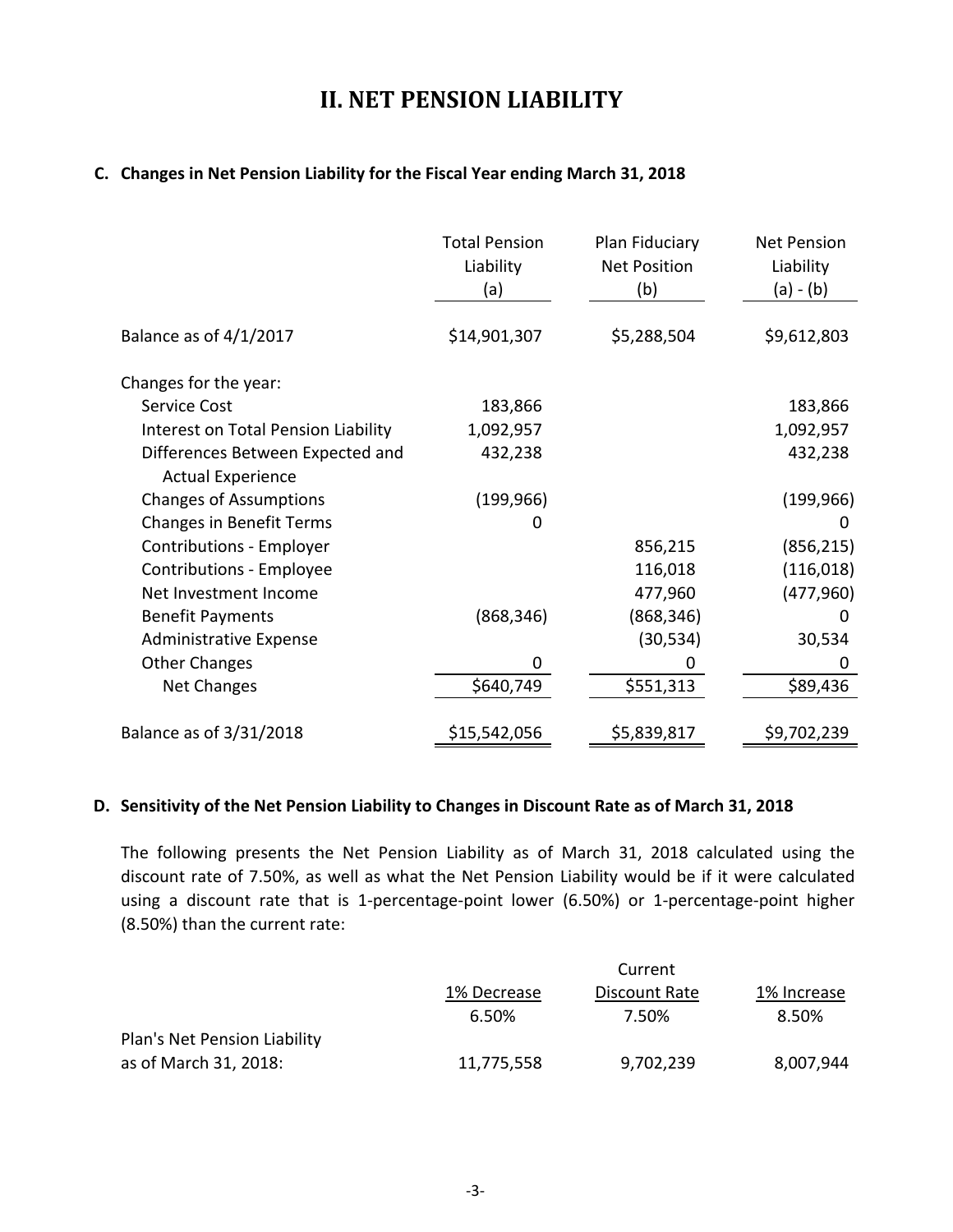### **II. NET PENSION LIABILITY**

#### **E. Schedule of Changes in the Net Pension Liability and Related Ratios - Last 10 Fiscal Years**

| <b>Fiscal Year Ending</b>                                                     | 03/31/2018 |                | 03/31/2017     |     | 03/31/2016     |    | 03/31/2015     | 03/31/2014 | 03/31/2013 | 03/31/2012 | 03/31/2011 | 03/31/2010 | 03/31/2009 |
|-------------------------------------------------------------------------------|------------|----------------|----------------|-----|----------------|----|----------------|------------|------------|------------|------------|------------|------------|
| <b>Total Pension Liability (TPL)</b>                                          |            |                |                |     |                |    |                |            |            |            |            |            |            |
| Service Cost                                                                  | \$         | 183,866 \$     | 203,864 \$     |     | 203,864 \$     |    | 191,506        |            |            |            |            |            |            |
| Interest on TPL                                                               |            | 1,092,957      | 1,029,716      |     | 970,057        |    | 899,459        |            |            |            |            |            |            |
| Differences between exp. and actual experience                                |            | 432,238        | 448,363        |     | (409, 813)     |    | 392,571        |            |            |            |            |            |            |
| Changes of assumptions                                                        |            | (199, 966)     | 0              |     | (179, 601)     |    | 152,290        |            |            |            |            |            |            |
| Changes in benefit terms                                                      |            | 0              | 0              |     | 923,914        |    | 0              |            |            |            |            |            |            |
| Benefit payments                                                              |            | (868, 346)     | (796, 428)     |     | (712, 962)     |    | (671, 686)     |            |            |            |            |            |            |
| Net Change in TPL                                                             |            | 640,749        | 885,515        |     | 795,459        |    | 964,140        |            |            |            |            |            |            |
| <b>Total Pension Liability - beginning</b>                                    | 14,901,307 |                | 14,015,792     |     | 13,220,333     |    | 12,256,192     |            |            |            |            |            |            |
| Total Pension Liability - end (a)                                             | 15,542,056 |                | 14,901,307     | S   | 14,015,792     |    | \$13,220,333   |            |            |            |            |            |            |
| Plan Fiduciary Net Position (FNP)                                             |            |                |                |     |                |    |                |            |            |            |            |            |            |
| Contributions - Employer                                                      | \$         | 856,215 \$     | 750,786 \$     |     | 791,829 \$     |    | 728,868        |            |            |            |            |            |            |
| Contributions - Employee                                                      |            | 116,018        | 117,991        |     | 144,719        |    | 111,747        |            |            |            |            |            |            |
| Net investment income                                                         |            | 477,960        | 448,169        |     | (174, 131)     |    | 344,110        |            |            |            |            |            |            |
| Benefit payments                                                              |            | (868, 346)     | (796, 428)     |     | (712, 962)     |    | (671, 686)     |            |            |            |            |            |            |
| Administrative expense                                                        |            | (30, 534)      | (27, 345)      |     | (25, 311)      |    | (24, 170)      |            |            |            |            |            |            |
| Other changes                                                                 |            | $\overline{0}$ | $\overline{0}$ |     | $\overline{0}$ |    | $\overline{0}$ |            |            |            |            |            |            |
| Net Changes in FNP                                                            |            | 551,313        | 493,173        |     | 24,144         |    | 488,869        |            |            |            |            |            |            |
| Fiduciary Net Position - beginning                                            |            | 5,288,504      | 4,795,331      |     | 4,771,187      |    | 4,282,318      |            |            |            |            |            |            |
| Fiduciary Net Position - end (b)                                              |            | 5,839,817 \$   | 5,288,504      | -\$ | 4,795,331      | -S | 4,771,187      |            |            |            |            |            |            |
| Net Pension Liability - ending (a) - (b)                                      |            | 9,702,239<br>S | 9,612,803      | Ŝ   | 9,220,461      | \$ | 8,449,146      |            |            |            |            |            |            |
| Plan Fiduciary Net Position as a percentage<br>of the Total Pension Liability |            | 37.57%         | 35.49%         |     | 34.21%         |    | 36.09%         |            |            |            |            |            |            |
| Covered Employee Payroll                                                      | \$         | 935,534 \$     | 934,546 \$     |     | 1,111,367 \$   |    | 821,754        |            |            |            |            |            |            |
| Net Pension Liability as a percentage of<br>covered employee payroll          |            | 1037.08%       | 1028.61%       |     | 829.65%        |    | 1028.18%       |            |            |            |            |            |            |
| Notes to Schedule:<br>None                                                    |            |                |                |     |                |    |                |            |            |            |            |            |            |

This schedule is presented to illustrate the requirement to show information for 10 years. However, until a full 10-year trend is compiled, governments should present information for those years for which information is av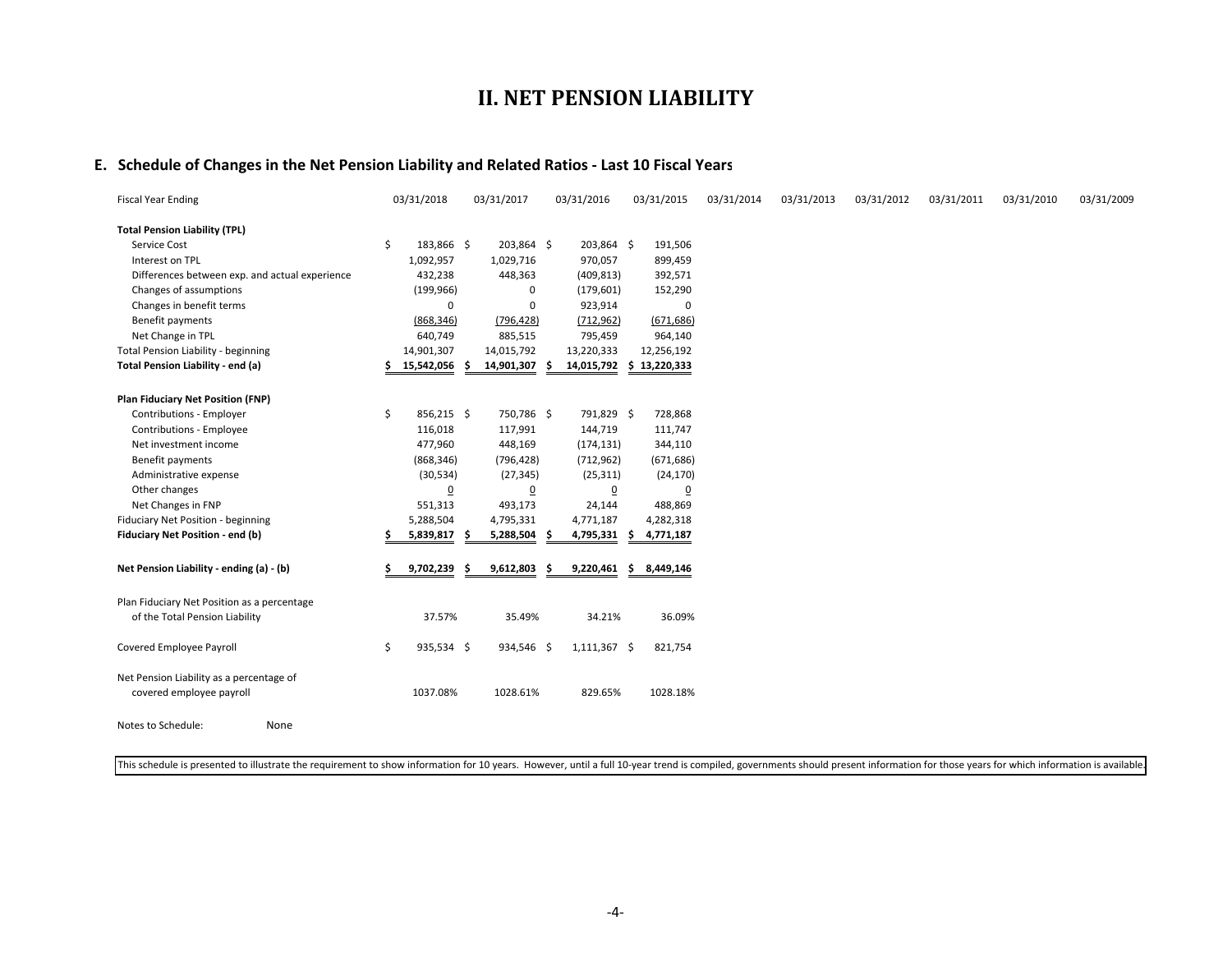### **III. SCHEDULE OF PLAN CONTRIBUTIONS**

#### **A. Schedule of Plan Contributions - Last 10 Fiscal Years**

| <b>Fiscal Year Ending</b><br><b>Valuation Date</b>                      |   | 03/31/2018<br>04/01/2017 | 03/31/2017<br>04/01/2016 | 03/31/2016<br>04/01/2015 | 03/31/2015<br>04/01/2014                                                                                                  | 03/31/2014<br>04/01/2013 | 03/31/2013<br>04/01/2012 |    | 03/31/2012<br>04/01/2011 |     | 03/31/2011<br>04/01/2010 |    | 03/31/2010<br>04/01/2009 | 03/31/2009<br>04/01/2008 |
|-------------------------------------------------------------------------|---|--------------------------|--------------------------|--------------------------|---------------------------------------------------------------------------------------------------------------------------|--------------------------|--------------------------|----|--------------------------|-----|--------------------------|----|--------------------------|--------------------------|
| <b>Actuarially Determined Contribution*</b>                             | Ŝ | 821,810 \$               | 767,944 \$               | 716,189 \$               | 637,901 \$                                                                                                                | 638,018 \$               | 629,958 \$               |    | 632,116 \$               |     | 576,686 \$               |    | 580,159 \$               | 372,804                  |
| Contributions in relation to the actuarially<br>determined contribution |   | 856,215 \$               | 750,786 \$               | 791,829 \$               | 728,868 \$                                                                                                                | 758,709 \$               | 637,460                  | -S | 356,593                  | - Ś | 357,144                  | -S | 353,672 \$               | 350,092                  |
| Contribution deficiency / (excess)                                      |   | $(34, 405)$ \$           | 17,158                   | $(75,640)$ \$            | $(90, 967)$ \$                                                                                                            | $(120, 691)$ \$          | $(7,502)$ \$             |    | 275,523                  | - Ś | 219,542                  |    | 226,487 \$               | 22,712                   |
| Covered Employee Payroll                                                | Ŝ | 935,534 \$               | 934,546 \$               | $1,111,367$ \$           | 821,754 \$                                                                                                                | 916,057                  | N/A                      | S  | 917,936                  |     | N/A                      |    | 898,737                  | N/A                      |
| Contributions as a percentage of<br>covered employee payroll            |   | 91.52%<br>.              | 80.34%                   | 71.25%                   | 88.70%<br>the contract of the contract of the contract of the contract of the contract of the contract of the contract of | 82.82%                   | N/A                      |    | 38.85%                   |     | N/A                      |    | 39.35%                   | N/A                      |

\* The Town of Scituate's portion of the contribution for the fiscal year beginning April 1, 2018 will be \$938,821 reduced by the actual amount of employee contributions.

```
Notes to Schedule:
```

| <b>Actuarially Determined Contribution:</b> | Calculated as the normal cost plus an amortization of the unfunded actuarial accrued liability. Effective with the April 1, 2013 valuation, the amortization of the<br>the Unfunded Accrued Liability is over a 25 year period that declines by one each year effective back to April 1, 2012. The amortization period as of April 1,<br>2018 is 19 years.                                                                                                                                                                                                                         |
|---------------------------------------------|------------------------------------------------------------------------------------------------------------------------------------------------------------------------------------------------------------------------------------------------------------------------------------------------------------------------------------------------------------------------------------------------------------------------------------------------------------------------------------------------------------------------------------------------------------------------------------|
| <b>Actuarial Cost Method:</b>               | Entry Age Normal Actuarial Cost Method                                                                                                                                                                                                                                                                                                                                                                                                                                                                                                                                             |
| Normal Cost:                                | The normal cost is the sum of the normal costs for all active participants who have not reached the assumed retirement date. For each such participant,<br>the individual normal cost is the participant's normal cost accrual rate multiplied by the participant's current compensation. The normal cost accrual rate equals<br>(a) the actuarial present value of future benefits as of the participant's entry age divided by (b) the actuarial present value of future compensation as of the<br>participant's entry age. For other participants, the normal cost equals zero. |
| Salary Increase:                            | 3.50% per year. 4.00% per year prior to Fiscal Year Ending March 31, 2016.                                                                                                                                                                                                                                                                                                                                                                                                                                                                                                         |
| Asset valuation method:                     | The assets used to determine plan costs are qual to the current market value.                                                                                                                                                                                                                                                                                                                                                                                                                                                                                                      |
| Investment Rate of Return:                  | 7.50%                                                                                                                                                                                                                                                                                                                                                                                                                                                                                                                                                                              |
| Retirement Age:                             | See Appendix B.                                                                                                                                                                                                                                                                                                                                                                                                                                                                                                                                                                    |
| Mortality:                                  | See Appendix B.                                                                                                                                                                                                                                                                                                                                                                                                                                                                                                                                                                    |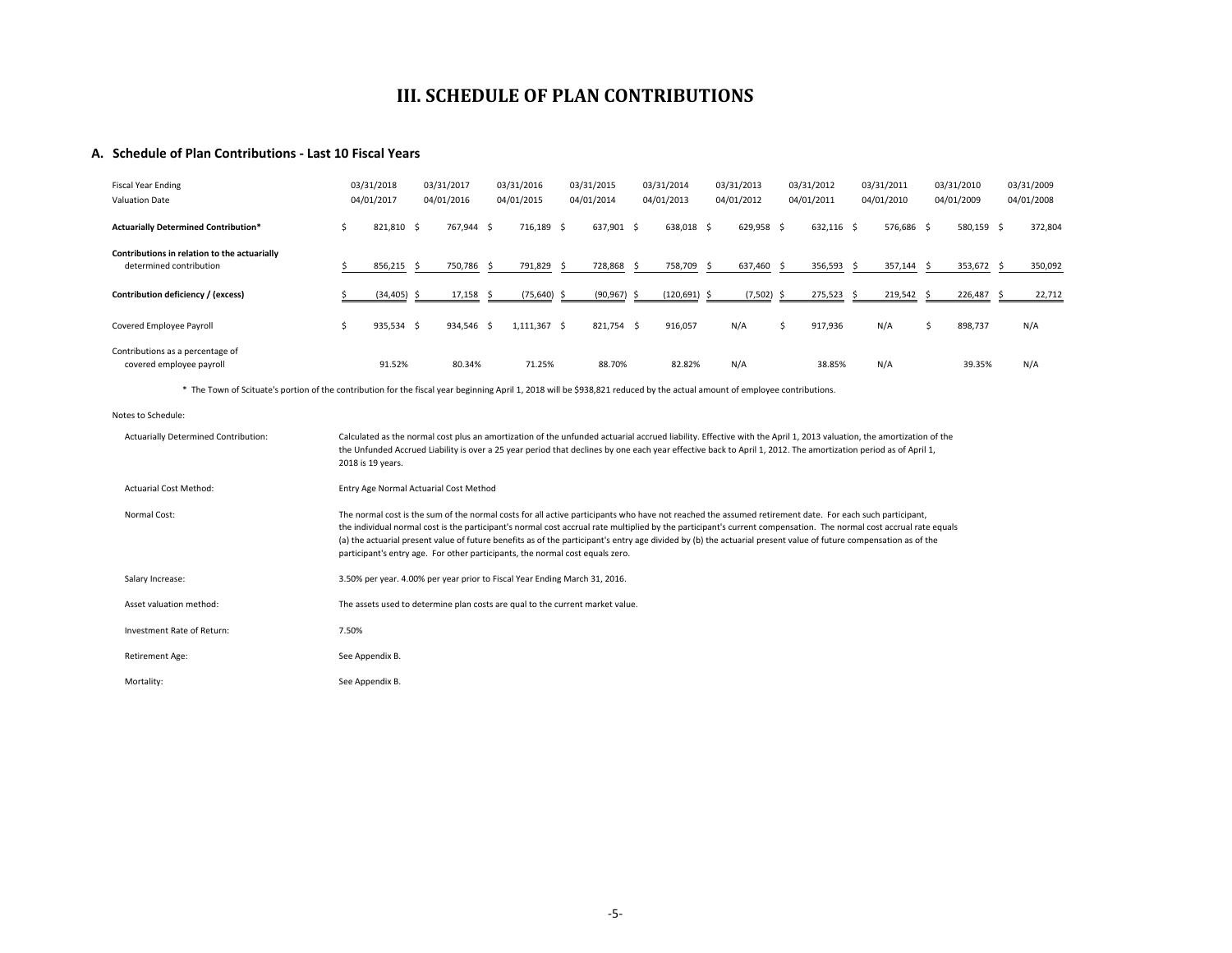## **IV. PENSION EXPENSE**

### **A. Pension Expense for the Fiscal Year Ending March 31, 2018**

| 1. Service Cost as of April 1, 2017                                                                                                                                                        | \$              | 183,866                            |
|--------------------------------------------------------------------------------------------------------------------------------------------------------------------------------------------|-----------------|------------------------------------|
| 2. Interest on the Total Pension Liability<br>a. Total Pension Liability as of April 1, 2017<br>b. Service Cost (time-weighted)<br>c. Expected benefit payments (time-weighted)            | \$              | 14,901,307<br>91,933<br>(420, 485) |
| d. Average expected Total Pension Liability<br>e. Discount Rate                                                                                                                            | \$              | 14,572,755<br>7.50%                |
| f. Interest on the Total Pension Liability [(d) x (e)]                                                                                                                                     | \$              | 1,092,957                          |
| 3. Projected earning on pension plan investments<br>a. Fiduciary Net Position as of April 1, 2017<br>b. Plan Contributions (time-weighted)<br>c. Expected benefit payments (time-weighted) | \$              | 5,288,504<br>486,117<br>(420, 485) |
| d. Average expected Fiduciary Net Position<br>e. Long Term Rate of Return on Investments<br>f. Earnings on Fiduciary Net Position [(d) x (e)]                                              | \$<br>\$        | 5,354,136<br>7.50%<br>401,560      |
| 4. Recognition of Deferred Outflows and (Inflows) of Resources <sup>1</sup>                                                                                                                |                 |                                    |
| a. Difference between expected and actual experience<br>b. Changes of assumptions<br>c. Difference between projected and actual earnings on                                                | \$<br>\$        | 115,259<br>(77, 366)               |
| Plan investments                                                                                                                                                                           | $rac{\xi}{\xi}$ | 75,304                             |
| d. Total recognized deferred outflow and (inflows) of resources<br>$[(a) + (b) + (c)]$                                                                                                     |                 | 113,197                            |
| 5. Employee Contributions                                                                                                                                                                  | \$              | (116, 018)                         |
| 6. Administrative Expenses                                                                                                                                                                 | $\frac{5}{5}$   | 30,534                             |
| 7. Other changes                                                                                                                                                                           |                 | 0                                  |
| 8. Total Pension Expense for the Fiscal Year Ending March 31, 2018<br>$[(1) + (2.f) - (3.f) + (4.d) + (5) + (6) + (7)]$                                                                    | \$              | 902,976                            |

<sup>&</sup>lt;sup>1</sup> Please refer to Section V for details of the recognition of deferred outflows and inflows of resource.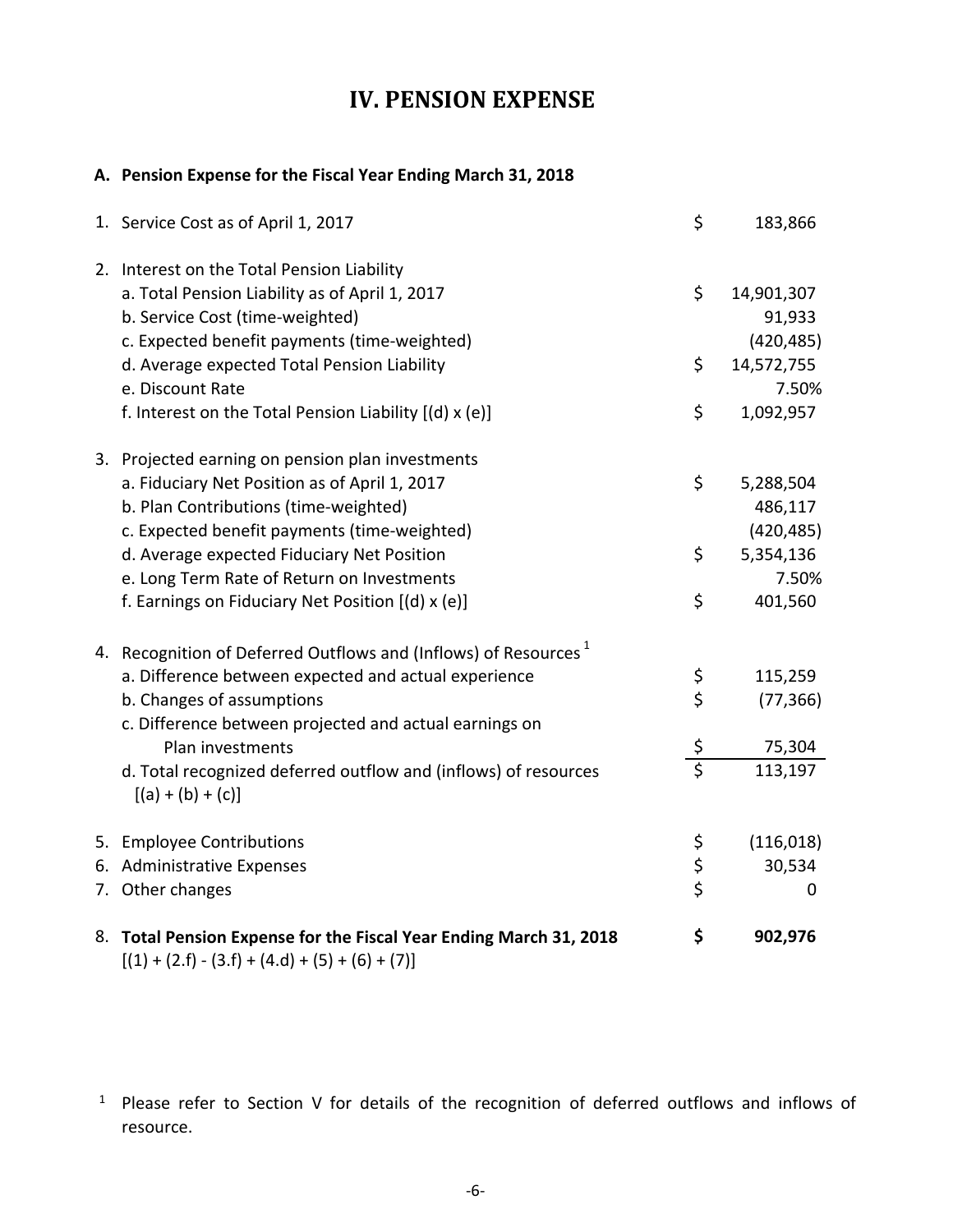## **IV. PENSION EXPENSE**

### **B. Pension Expense and Deferred Outflows of Resources and Deferred (Inflows) of Resources Related to the Plan**

The Plan's deferred outflows of resources and deferred (inflows) of resources as of March 31, 2018 are as follows:

|                                                                            | <b>Deferred Outflows</b><br>of Resources | Deferred (Inflows)<br>of Resources |            |  |  |
|----------------------------------------------------------------------------|------------------------------------------|------------------------------------|------------|--|--|
| 1. Difference between expected and<br>actual experience                    | \$<br>596,863                            | \$                                 | (185, 422) |  |  |
| 2. Changes of assumptions                                                  | \$<br>0                                  | \$                                 | (236, 641) |  |  |
| 3. Difference between projected and<br>actual earnings on Plan investments | 215,192                                  |                                    | (112, 151) |  |  |
| 4. Total Deferred Outflows / (Inflows)                                     | 812,055                                  |                                    | (534,214)  |  |  |

Amounts reported as deferred outflows of resources and deferred (inflows) of resources will be recognized in pension expense as follows:

| 5. Fiscal Year Ending: | March 31, 2019 | S  | 113,197 |
|------------------------|----------------|----|---------|
|                        | March 31, 2020 | Ŝ  | 113,199 |
|                        | March 31, 2021 | Ŝ. | 41,605  |
|                        | March 31, 2022 | Ŝ. | 9,840   |
|                        | March 31, 2023 | \$ |         |
|                        | Thereafter     |    |         |
|                        |                |    |         |
|                        | Total          |    | 277,841 |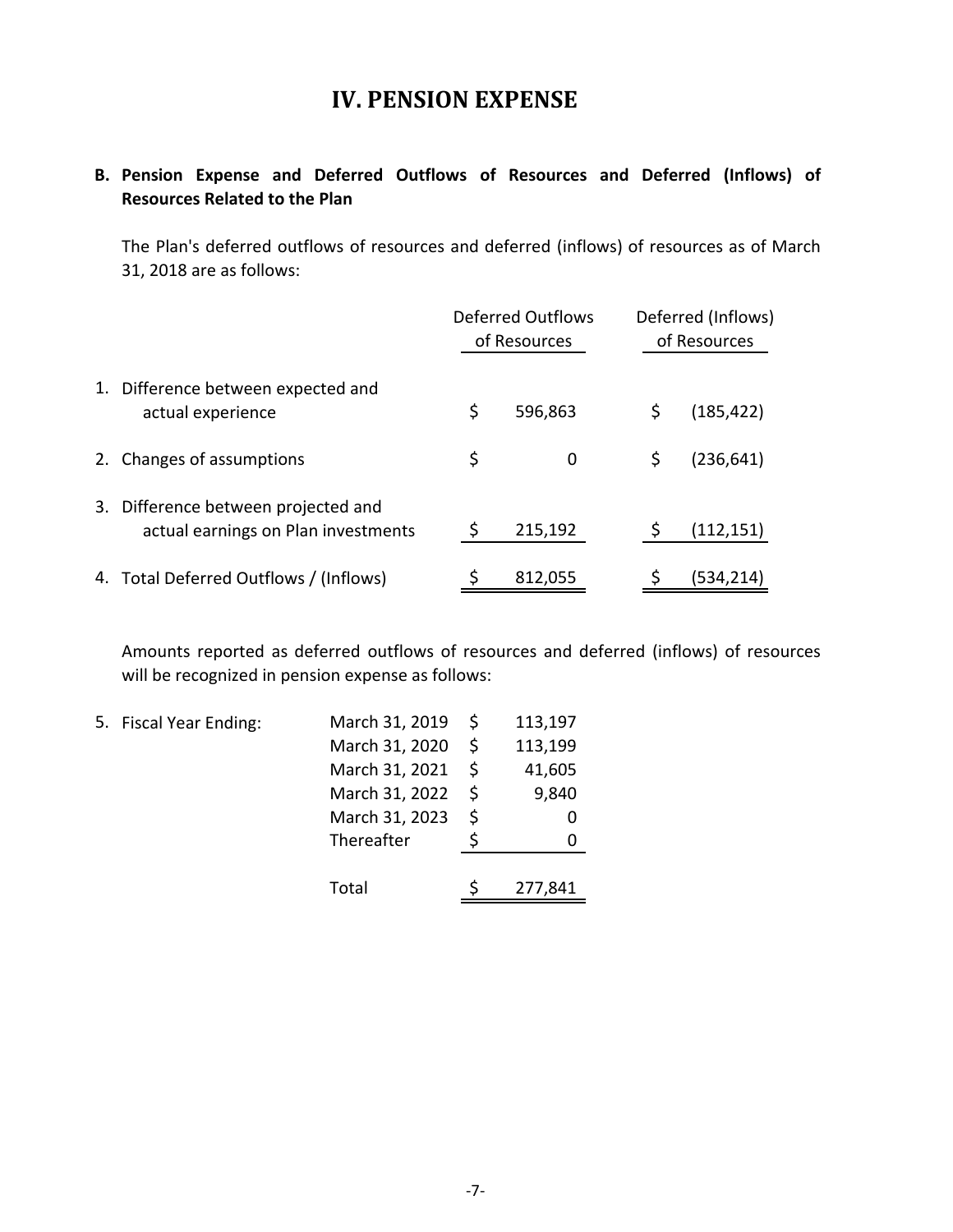### **V. DEFERRED OUTFLOWS AND INFLOWS**

#### **A. Schedule of Differences Between Expected and Actual Plan Experience**

|           | Difference |             | Deferred   |           |                                       |           |           |           |           |                                                                                                           |                |           |           |           |
|-----------|------------|-------------|------------|-----------|---------------------------------------|-----------|-----------|-----------|-----------|-----------------------------------------------------------------------------------------------------------|----------------|-----------|-----------|-----------|
|           | Between    |             | Outflow/   |           |                                       |           |           |           |           | Increase/(Decrease) in Pension Expense Arising from the Recognition of the Effects of Differences between |                |           |           |           |
|           | Expected   | Recognition | (Inflow)   |           | <b>Expected and Actual Experience</b> |           |           |           |           |                                                                                                           |                |           |           |           |
| Year      | and Actual | Period      | as of      |           |                                       |           |           |           |           |                                                                                                           |                |           |           |           |
| Ending    | Experience | (Years)     | 4/1/2017   | 3/31/2018 | 3/31/2019                             | 3/31/2020 | 3/31/2021 | 3/31/2022 | 3/31/2023 | 3/31/2024                                                                                                 | 3/31/2025      | 3/31/2026 | 3/31/2027 | 3/31/2028 |
| 3/31/2016 | (409, 813) | 5.479       | (260, 219) | (74, 797) | (74, 797)                             | (74,797)  | (35, 828) |           |           | 0                                                                                                         |                |           |           | 0         |
| 3/31/2017 | 448,363    | 4.786       | 354,681    | 93,682    | 93,682                                | 93,682    | 73,635    |           |           | 0                                                                                                         |                | 0         |           | 0         |
| 3/31/2018 | 432,238    | 4.485       | 432,238    | 96,374    | 96,374                                | 96,374    | 96,374    | 46,742    | <u>0</u>  | ⊻                                                                                                         | $\overline{0}$ | <u>0</u>  |           | <u>0</u>  |
|           |            |             |            |           |                                       |           |           |           |           |                                                                                                           |                |           |           |           |
|           |            |             |            | \$115,259 | \$115,259                             | \$115,259 | \$134,181 | 46,742    |           |                                                                                                           |                |           |           |           |

#### **B. Schedule of Changes in Plan Assumptions**

|           | <b>Difference</b> |             | Deferred   |           |                                         |           |           |                                                                                       |                             |           |                |           |           |           |
|-----------|-------------------|-------------|------------|-----------|-----------------------------------------|-----------|-----------|---------------------------------------------------------------------------------------|-----------------------------|-----------|----------------|-----------|-----------|-----------|
|           | <b>Between</b>    |             | Outflow/   |           |                                         |           |           | Increase/(Decrease) in Pension Expense Arising from the Recognition of the Effects of |                             |           |                |           |           |           |
|           | Expected          | Recognition | (Inflow)   |           |                                         |           |           |                                                                                       | Changes of Plan Assumptions |           |                |           |           |           |
| Year      | and Actual        | Period      | as of      |           |                                         |           |           |                                                                                       |                             |           |                |           |           |           |
| Ending    | Experience        | (Years)     | 4/1/2017   | 3/31/2018 | 3/31/2019                               | 3/31/2020 | 3/31/2021 | 3/31/2022                                                                             | 3/31/2023                   | 3/31/2024 | 3/31/2025      | 3/31/2026 | 3/31/2027 | 3/31/2028 |
| 3/31/2016 | (179, 601)        | 5.479       | (114, 041) | (32,780)  | (32,780)                                | (32,780)  | (15,701)  |                                                                                       | 0                           | 0         |                |           |           | 0         |
| 3/31/2017 | 0                 | 4.786       | 0          |           | 0                                       | $\Omega$  |           |                                                                                       | $\Omega$                    | 0         | $\Omega$       | 0         |           | 0         |
| 3/31/2018 | (199, 966)        | 4.485       | (199, 966) | (44, 586) | (44, 586)                               | (44, 586) | (44, 586) | (21, 622)                                                                             | $\overline{0}$              | <u>0</u>  | $\overline{0}$ | <u>0</u>  |           | 0         |
|           |                   |             |            |           |                                         |           |           |                                                                                       |                             |           |                |           |           |           |
|           |                   |             |            |           | <u>(77.366) \$ (77.366) \$ (77.366)</u> |           |           | <u>\$ (60.287) \$ (21.622) \$</u>                                                     |                             |           |                |           |           |           |

#### **C. Schedule of Difference Between Projected and Actual Earnings on Plan Investments**

|           | Difference |             | Deferred  |           |           |           |           |                                          |                |                                                                                           |
|-----------|------------|-------------|-----------|-----------|-----------|-----------|-----------|------------------------------------------|----------------|-------------------------------------------------------------------------------------------|
|           | Between    |             | Outflow/  |           |           |           |           |                                          |                | Increase/(Decrease) in Pension Expense Arising from the Recognition of Difference Between |
|           | Expected   | Recognition | (Inflow)  |           |           |           |           |                                          |                | Projected and Actual Earnings on Plan Investments                                         |
| Year      | and Actual | Period      | as of     |           |           |           |           |                                          |                |                                                                                           |
| Ending    | Experience | (Years)     | 4/1/2017  | 3/31/2018 | 3/31/2019 | 3/31/2020 | 3/31/2021 | 3/31/2022                                | 3/31/2023      |                                                                                           |
| 3/31/2016 | 537,977    | 5.000       | 322,787   | 107,595   | 107,595   | 107,597   |           |                                          | 0              |                                                                                           |
| 3/31/2017 | (85,053)   | 5.000       | (68, 042) | (17, 011) | (17, 011) | (17, 011) | (17,009)  |                                          | $\mathbf 0$    |                                                                                           |
| 3/31/2018 | (76, 400)  | 5.000       | (76, 400) | (15, 280) | (15, 280) | (15, 280) | (15, 280) | (15, 280)                                | $\overline{0}$ |                                                                                           |
|           |            |             |           |           |           |           |           |                                          |                |                                                                                           |
|           |            |             |           | 75.304    | 75.304    |           |           | <u>75.306 \$ (32.289) \$ (15.280) \$</u> |                |                                                                                           |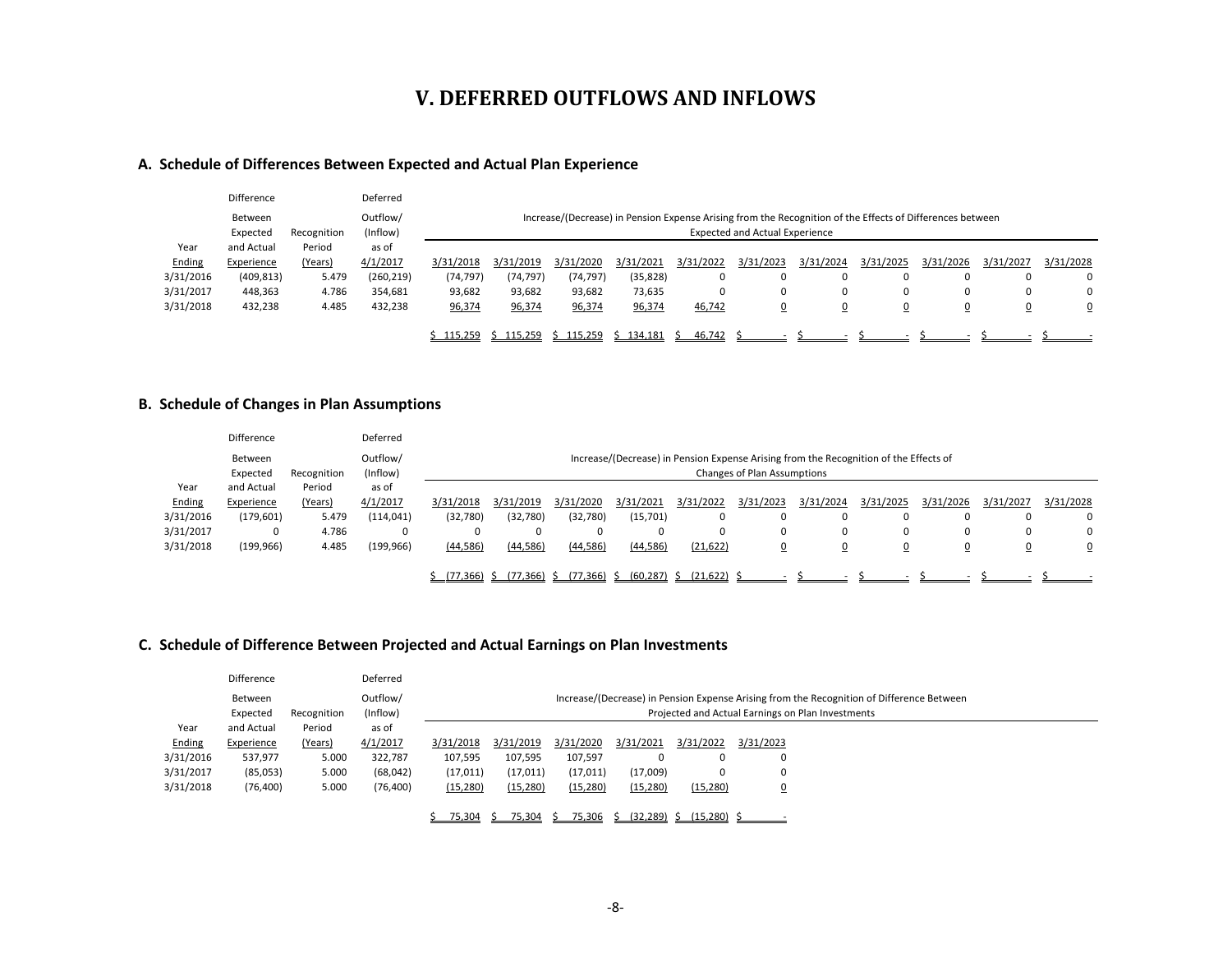# **V. DEFERRED OUTFLOWS AND INFLOWS**

#### **D. Plan Demographics Projected to March 31, 2018**

| Status                     | Count | Avg. Future Service |
|----------------------------|-------|---------------------|
| Active                     | 12    | 11.456              |
| <b>Disabled</b>            |       | 1.000               |
| Retirees and Beneficiaries | 20    | 1.000               |
| Total                      | 36    | 4.485               |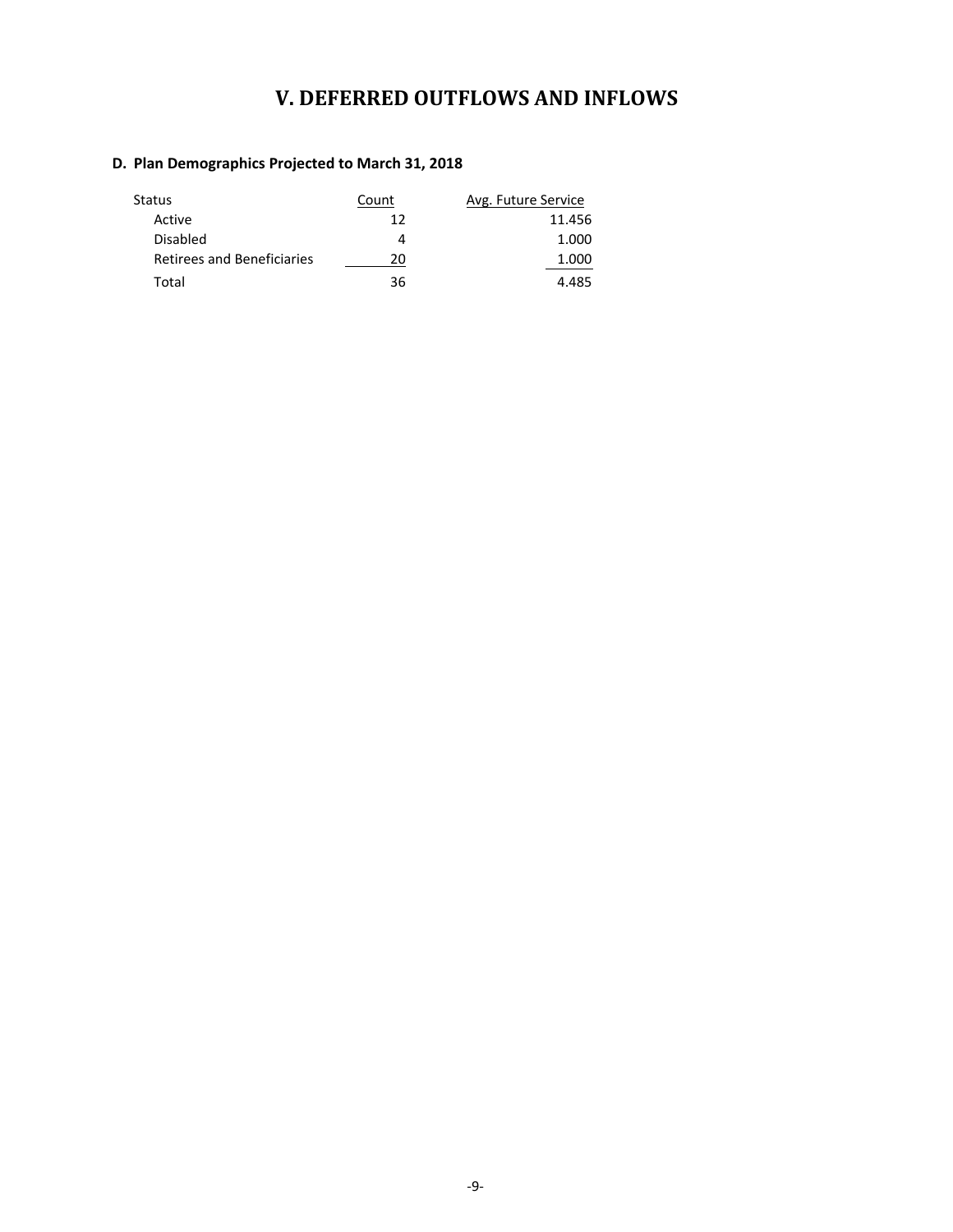#### **A. Determination of Discount Rate as of March 31, 2018 - Analysis of Crossover Point**

|           |              |            |           | <b>Projected Benefit Payments</b> |             | Actuarial Present Value of Benefit Payments |                      |                        |
|-----------|--------------|------------|-----------|-----------------------------------|-------------|---------------------------------------------|----------------------|------------------------|
| Plan      | Prior Year's | Projected  |           | "Funded"                          | "Unfunded"  | <b>Present Value</b>                        | <b>Present Value</b> | <b>Present Value</b>   |
| Year      | Actuarially  | Market     | Projected | Portion of                        | Portion of  | of "Funded"                                 | of "Unfunded"        | of All Benefit         |
| Beginning | Determined   | Value of   | Benefit   | Benefit                           | Benefit     | Portion                                     | Portion              | Payments - Single Rate |
| 4/1       | Contribution | Assets     | Payments  | Payments                          | Payments    | 7.50%                                       | 3.51%*               | 7.50%                  |
| 2018      | 856,215      | 5,839,817  | 860,091   | 860,091                           | 0           | 860,091                                     | 0                    | 860,091                |
| 2019      | 821,810      | 6,316,891  | 868,042   | 868,042                           | 0           | 807,481                                     | 0                    | 807,481                |
| 2020      | 823,788      | 6,824,203  | 875,949   | 875,949                           | 0           | 757,987                                     | $\Omega$             | 757,987                |
| 2021      | 853,066      | 7,392,243  | 885,176   | 885,176                           | 0           | 712,532                                     | $\mathbf 0$          | 712,532                |
| 2022      | 883,585      | 8,025,148  | 963,556   | 963,556                           | $\mathbf 0$ | 721,511                                     | $\overline{0}$       | 721,511                |
| 2023      | 903,582      | 8,629,161  | 975,001   | 975,001                           | $\mathbf 0$ | 679,145                                     | $\overline{0}$       | 679,145                |
| 2024      | 936,253      | 9,300,038  | 1,045,671 | 1,045,671                         | $\mathbf 0$ | 677,555                                     | $\mathbf 0$          | 677,555                |
| 2025      | 959,637      | 9,957,374  | 1,056,358 | 1,056,358                         | 0           | 636,725                                     | $\mathbf 0$          | 636,725                |
| 2026      | 994,852      | 10,688,288 | 1,217,375 | 1,217,375                         | 0           | 682,585                                     | $\mathbf 0$          | 682,585                |
| 2027      | 1,004,606    | 11,280,230 | 1,226,207 | 1,226,207                         | 0           | 639,569                                     | $\mathbf 0$          | 639,569                |
| 2028      | 1,042,166    | 11,944,889 | 1,234,612 | 1,234,612                         | 0           | 599,026                                     | $\Omega$             | 599,026                |
| 2029      | 1,081,667    | 12,689,718 | 1,244,342 | 1,244,342                         | 0           | 561,625                                     | $\Omega$             | 561,625                |
| 2030      | 1,123,399    | 13,521,158 | 1,256,729 | 1,256,729                         | $\Omega$    | 527,643                                     | $\Omega$             | 527,643                |
| 2031      | 1,167,756    | 14,445,103 | 1,385,506 | 1,385,506                         | 0           | 541,126                                     | $\Omega$             | 541,126                |
| 2032      | 1,191,245    | 15,298,178 | 1,392,894 | 1,392,894                         | 0           | 506,057                                     | $\Omega$             | 506,057                |
| 2033      | 1,241,544    | 16,256,298 | 1,524,493 | 1,524,493                         | 0           | 515,227                                     | $\Omega$             | 515,227                |
| 2034      | 1,271,348    | 17,148,040 | 1,589,365 | 1,589,365                         | 0           | 499,676                                     | $\mathbf 0$          | 499,676                |
| 2035      | 1,321,795    | 18,072,888 | 1,590,444 | 1,590,444                         | 0           | 465,130                                     | $\Omega$             | 465,130                |
| 2036      | 1,393,284    | 19,135,229 | 1,591,775 | 1,591,775                         | $\mathbf 0$ | 433,041                                     | 0                    | 433,041                |
| 2037      | 1,497,370    | 20,378,099 | 1,708,622 | 1,708,622                         | 0           | 432,399                                     | $\Omega$             | 432,399                |
| 2038      | 62,005       | 20,070,683 | 1,711,286 | 1,711,286                         | 0           | 402,859                                     | $\Omega$             | 402,859                |
| 2039      | 65,623       | 19,743,034 | 1,711,721 | 1,711,721                         | 0           | 374,848                                     | $\Omega$             | 374,848                |
| 2040      | 63,618       | 19,390,242 | 1,709,798 | 1,709,798                         | 0           | 348,304                                     | $\Omega$             | 348,304                |
| 2041      | 61,570       | 19,012,979 | 1,705,392 | 1,705,392                         | 0           | 323,169                                     | $\mathbf 0$          | 323,169                |
| 2042      | 59,446       | 18,612,064 | 1,698,396 | 1,698,396                         | 0           | 299,389                                     | $\Omega$             | 299,389                |
| 2043      | 57,262       | 18,188,495 | 1,688,728 | 1,688,728                         | 0           | 276,916                                     | $\Omega$             | 276,916                |
| 2044      | 55,023       | 17,743,434 | 1,676,333 | 1,676,333                         | 0           | 255,706                                     | $\mathbf 0$          | 255,706                |
| 2045      | 52,737       | 17,278,185 | 1,661,191 | 1,661,191                         | 0           | 235,717                                     | $\mathbf 0$          | 235,717                |
| 2046      | 50,418       | 16,794,181 | 1,643,288 | 1,643,288                         | 0           | 216,909                                     | $\Omega$             | 216,909                |
| 2047      | 48,068       | 16,292,969 | 1,622,619 | 1,622,619                         | 0           | 199,238                                     | $\Omega$             | 199,238                |
| 2048      | 45,698       | 15,776,218 | 1,599,202 | 1,599,202                         | $\mathbf 0$ | 182,662                                     | $\Omega$             | 182,662                |
| 2049      | 43,331       | 15,245,718 | 1,573,018 | 1,573,018                         | 0           | 167,136                                     | $\mathbf 0$          | 167,136                |
| 2050      | 40,954       | 14,703,391 | 1,544,065 | 1,544,065                         | 0           | 152,614                                     | $\Omega$             | 152,614                |
| 2051      | 38,597       | 14,151,321 | 1,512,378 | 1,512,378                         | $\mathbf 0$ | 139,053                                     | 0                    | 139,053                |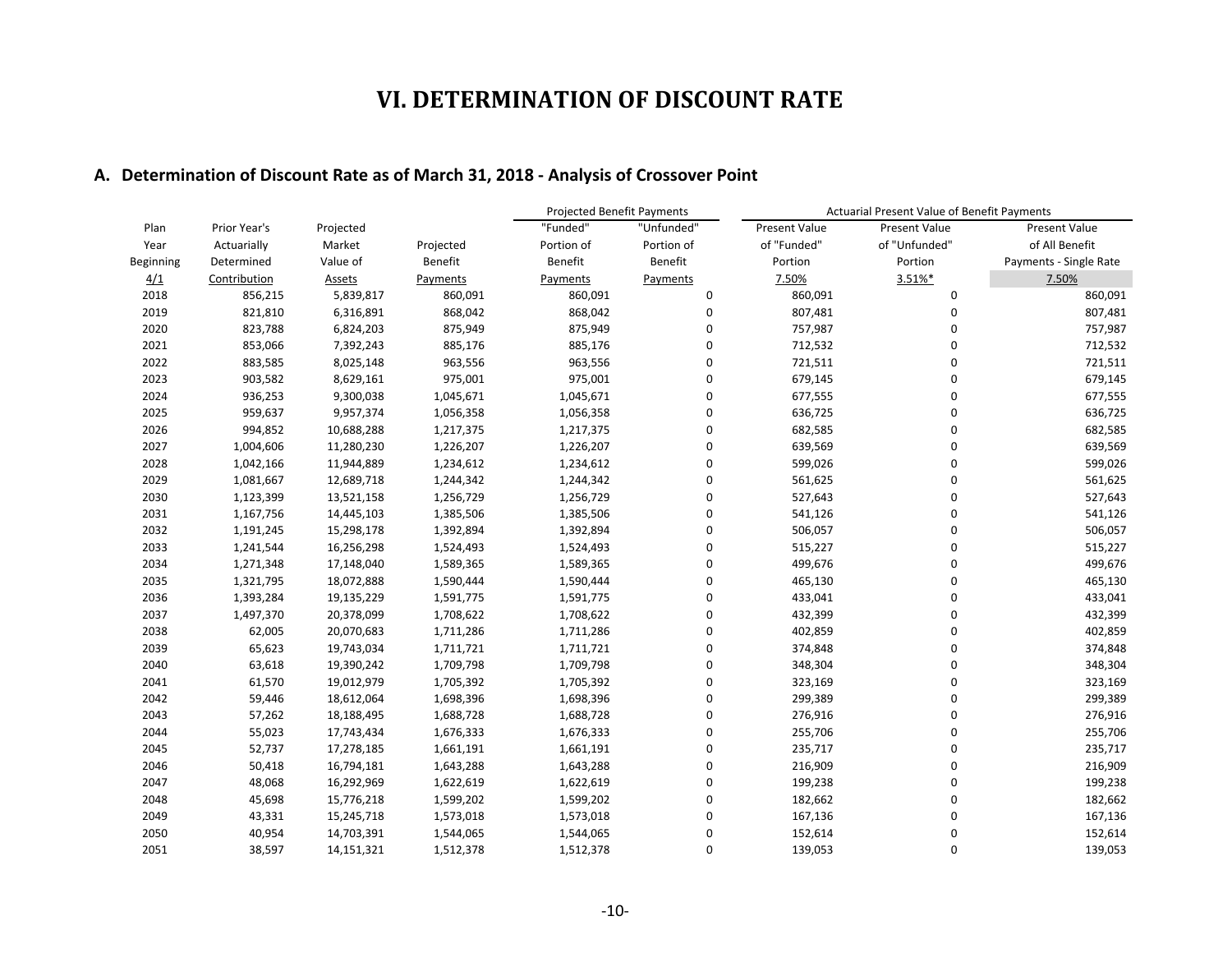### **A. Determination of Discount Rate as of March 31, 2018 - Analysis of Crossover Point**

|           |              |            |                | <b>Projected Benefit Payments</b> |             | Actuarial Present Value of Benefit Payments |                      |                        |  |
|-----------|--------------|------------|----------------|-----------------------------------|-------------|---------------------------------------------|----------------------|------------------------|--|
| Plan      | Prior Year's | Projected  |                | "Funded"                          | "Unfunded"  | <b>Present Value</b>                        | <b>Present Value</b> | <b>Present Value</b>   |  |
| Year      | Actuarially  | Market     | Projected      | Portion of                        | Portion of  | of "Funded"                                 | of "Unfunded"        | of All Benefit         |  |
| Beginning | Determined   | Value of   | <b>Benefit</b> | Benefit                           | Benefit     | Portion                                     | Portion              | Payments - Single Rate |  |
| 4/1       | Contribution | Assets     | Payments       | Payments                          | Payments    | 7.50%                                       | 3.51%*               | 7.50%                  |  |
| 2052      | 36,260       | 13,591,703 | 1,478,022      | 1,478,022                         | 0           | 126,413                                     | 0                    | 126,413                |  |
| 2053      | 33,962       | 13,026,833 | 1,441,113      | 1,441,113                         | 0           | 114,657                                     | 0                    | 114,657                |  |
| 2054      | 31,713       | 12,459,057 | 1,401,828      | 1,401,828                         | 0           | 103,750                                     | 0                    | 103,750                |  |
| 2055      | 29,524       | 11,890,708 | 1,360,440      | 1,360,440                         | 0           | 93,663                                      | 0                    | 93,663                 |  |
| 2056      | 27,394       | 11,323,997 | 1,317,295      | 1,317,295                         | 0           | 84,365                                      | 0                    | 84,365                 |  |
| 2057      | 25,345       | 10,760,949 | 1,272,775      | 1,272,775                         | 0           | 75,827                                      | 0                    | 75,827                 |  |
| 2058      | 23,361       | 10,203,316 | 1,227,251      | 1,227,251                         | 0           | 68,013                                      | 0                    | 68,013                 |  |
| 2059      | 21,456       | 9,652,597  | 1,181,030      | 1,181,030                         | 0           | 60,886                                      | 0                    | 60,886                 |  |
| 2060      | 19,618       | 9,110,065  | 1,134,332      | 1,134,332                         | 0           | 54,398                                      | 0                    | 54,398                 |  |
| 2061      | 17,844       | 8,576,848  | 1,087,359      | 1,087,359                         | 0           | 48,508                                      | 0                    | 48,508                 |  |
| 2062      | 16,136       | 8,053,943  | 1,040,309      | 1,040,309                         | $\mathbf 0$ | 43,171                                      | 0                    | 43,171                 |  |
| 2063      | 14,506       | 7,542,223  | 993,403        | 993,403                           | $\mathbf 0$ | 38,348                                      | 0                    | 38,348                 |  |
| 2064      | 12,931       | 7,042,367  | 946,811        | 946,811                           | $\mathbf 0$ | 34,000                                      | 0                    | 34,000                 |  |
| 2065      | 11,430       | 6,554,943  | 900,660        | 900,660                           | 0           | 30,086                                      | 0                    | 30,086                 |  |
| 2066      | 9,983        | 6,080,406  | 854,971        | 854,971                           | $\mathbf 0$ | 26,567                                      | 0                    | 26,567                 |  |
| 2067      | 8,607        | 5,619,239  | 809,716        | 809,716                           | 0           | 23,406                                      | 0                    | 23,406                 |  |
| 2068      | 7,286        | 5,171,970  | 764,884        | 764,884                           | 0           | 20,567                                      | 0                    | 20,567                 |  |
| 2069      | 6,035        | 4,739,191  | 720,438        | 720,438                           | 0           | 18,020                                      | 0                    | 18,020                 |  |
| 2070      | 4,853        | 4,321,571  | 676,298        | 676,298                           | $\mathbf 0$ | 15,736                                      | 0                    | 15,736                 |  |
| 2071      | 3,757        | 3,919,928  | 632,363        | 632,363                           | 0           | 13,687                                      | 0                    | 13,687                 |  |
| 2072      | 2,729        | 3,535,220  | 588,599        | 588,599                           | 0           | 11,851                                      | 0                    | 11,851                 |  |
| 2073      | 1,808        | 3,168,550  | 545,043        | 545,043                           | 0           | 10,209                                      | 0                    | 10,209                 |  |
| 2074      | 977          | 2,821,039  | 501,833        | 501,833                           | 0           | 8,743                                       | 0                    | 8,743                  |  |
| 2075      | 252          | 2,493,760  | 459,193        | 459,193                           | 0           | 7,442                                       | 0                    | 7,442                  |  |
| 2076      | $\mathbf 0$  | 2,188,006  | 417,365        | 417,365                           | 0           | 6,293                                       | 0                    | 6,293                  |  |
| 2077      | $\mathbf 0$  | 1,904,679  | 376,576        | 376,576                           | $\mathbf 0$ | 5,281                                       | 0                    | 5,281                  |  |
| 2078      | $\mathbf 0$  | 1,644,247  | 337,045        | 337,045                           | 0           | 4,397                                       | 0                    | 4,397                  |  |
| 2079      | $\mathbf 0$  | 1,406,978  | 299,010        | 299,010                           | 0           | 3,629                                       | 0                    | 3,629                  |  |
| 2080      | $\mathbf 0$  | 1,192,916  | 262,714        | 262,714                           | $\mathbf 0$ | 2,966                                       | 0                    | 2,966                  |  |
| 2081      | $\mathbf 0$  | 1,001,853  | 228,435        | 228,435                           | $\mathbf 0$ | 2,399                                       | 0                    | 2,399                  |  |
| 2082      | $\mathbf 0$  | 833,275    | 196,419        | 196,419                           | $\mathbf 0$ | 1,919                                       | 0                    | 1,919                  |  |
| 2083      | 0            | 686,381    | 166,846        | 166,846                           | 0           | 1,516                                       | 0                    | 1,516                  |  |
| 2084      | $\mathbf 0$  | 560,124    | 139,884        | 139,884                           | 0           | 1,183                                       | 0                    | 1,183                  |  |
| 2085      | $\Omega$     | 453,211    | 115,695        | 115,695                           | 0           | 910                                         | $\mathbf 0$          | 910                    |  |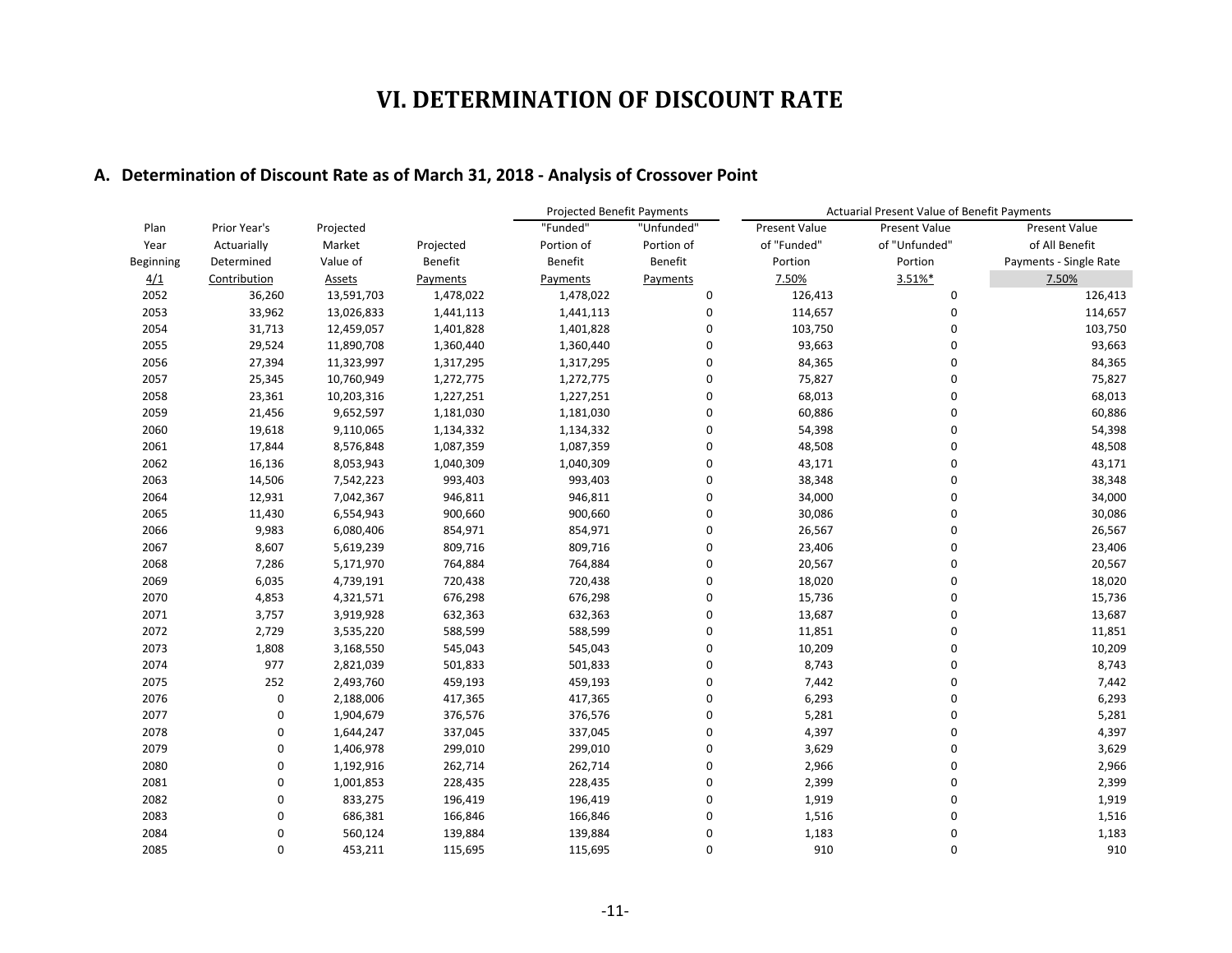### **A. Determination of Discount Rate as of March 31, 2018 - Analysis of Crossover Point**

|           |              |           |                | <b>Projected Benefit Payments</b> |             | Actuarial Present Value of Benefit Payments |                      |                        |  |
|-----------|--------------|-----------|----------------|-----------------------------------|-------------|---------------------------------------------|----------------------|------------------------|--|
| Plan      | Prior Year's | Projected |                | "Funded"                          | "Unfunded"  | Present Value                               | <b>Present Value</b> | Present Value          |  |
| Year      | Actuarially  | Market    | Projected      | Portion of                        | Portion of  | of "Funded"                                 | of "Unfunded"        | of All Benefit         |  |
| Beginning | Determined   | Value of  | <b>Benefit</b> | Benefit                           | Benefit     | Portion                                     | Portion              | Payments - Single Rate |  |
| 4/1       | Contribution | Assets    | Payments       | Payments                          | Payments    | 7.50%                                       | 3.51%*               | 7.50%                  |  |
| 2086      | 0            | 364,092   | 94,313         | 94,313                            | 0           | 690                                         | 0                    | 690                    |  |
| 2087      | O            | 291,073   | 75,767         | 75,767                            | $\mathbf 0$ | 516                                         | 0                    | 516                    |  |
| 2088      | ŋ            | 232,315   | 59,961         | 59,961                            | 0           | 380                                         | 0                    | 380                    |  |
| 2089      | O            | 185,950   | 46,727         | 46,727                            | $\mathbf 0$ | 275                                         | 0                    | 275                    |  |
| 2090      | O            | 150,157   | 35,882         | 35,882                            | 0           | 197                                         | 0                    | 197                    |  |
| 2091      | O            | 123,180   | 27,128         | 27,128                            | 0           | 138                                         | 0                    | 138                    |  |
| 2092      | $\Omega$     | 103,450   | 20,183         | 20,183                            | 0           | 96                                          | 0                    | 96                     |  |
| 2093      | 0            | 89,587    | 14,790         | 14,790                            | 0           | 65                                          | 0                    | 65                     |  |
| 2094      | O            | 80,378    | 10,649         | 10,649                            | 0           | 44                                          | 0                    | 44                     |  |
| 2095      | O            | 74,843    | 7,566          | 7,566                             | 0           | 29                                          | 0                    | 29                     |  |
| 2096      | O            | 72,135    | 5,270          | 5,270                             | 0           | 19                                          | 0                    | 19                     |  |
| 2097      | O            | 71,629    | 3,623          | 3,623                             | 0           | 12                                          | 0                    | 12                     |  |
| 2098      | O            | 72,802    | 2,445          | 2,445                             | 0           | 8                                           | 0                    | 8                      |  |
| 2099      | O            | 75,282    | 1,618          | 1,618                             | 0           | 5                                           | 0                    |                        |  |
| 2100      |              | 78,793    | 1,022          | 1,022                             | 0           | 3                                           |                      |                        |  |
| 2101      |              | 83,167    | 631            | 631                               | 0           |                                             |                      |                        |  |
| 2102      |              | 88,250    | 372            | 372                               | 0           |                                             |                      |                        |  |
| 2103      | O            | 93,953    | 226            | 226                               | 0           |                                             | U                    | O                      |  |
| 2104      | O            | 100,201   | 133            | 133                               | 0           |                                             |                      |                        |  |
| 2105      |              | 106,978   | 75             | 75                                | 0           | ŋ                                           |                      |                        |  |
| 2106      |              | 114,282   | 41             | 41                                | 0           |                                             | 0                    |                        |  |
| 2107      | O            | 122,126   | 22             | 22                                | 0           | $\Omega$                                    | 0                    | 0                      |  |
| 2108      | 0            | 130,531   | 0              | $\mathbf 0$                       | 0           | 0                                           | 0                    | 0                      |  |
|           |              |           |                |                                   |             | 16,995,936<br>$+$                           | 0<br>$\equiv$        | 16,995,936             |  |

\* The 3.51% discount rate is the March 29, 2018 S&P Municipal Bond 20 Year High Grade Index.

\*\* NOTE: The first-year ARC presented is the actual contribution for that year, when available.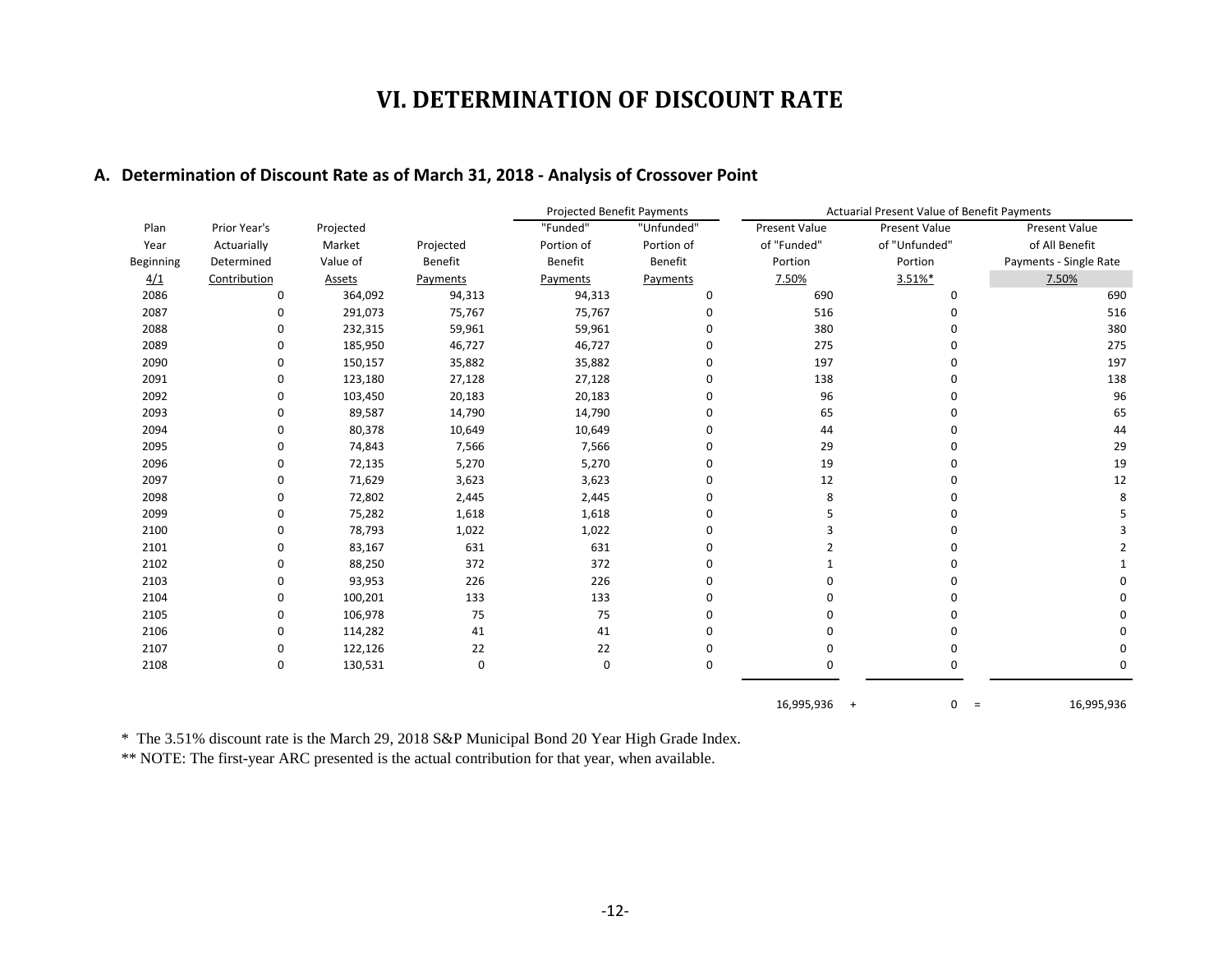#### **B. Funding Policy**

Currently, the funding policy is to fund 100% of the actuarially determined contribution. The actuarially determined contribution is calculated as the normal cost plus an amortization of the unfunded actuarial accrued liability. Effective with the April 1, 2013 valuation, the amortization of the the Unfunded Accrued Liability is over a 25 year period that declines by one each year effective back to April 1, 2012. The amortization period as of April 1, 2018 is 19 years.

#### **C. Long Term Expected Rate of Return and Asset Allocation**

The long term expected rate of return on Plan investments was determined by the investment manager.

|                             | March 31, 2018          | <b>Target</b>           | <b>Long Term Expected</b>  |
|-----------------------------|-------------------------|-------------------------|----------------------------|
| <b>Asset Class</b>          | <b>Asset Allocation</b> | <b>Asset Allocation</b> | <b>Real Rate of Return</b> |
| Domestic Large Cap Equity   | 27.4%                   | 27.0%                   | 7.11%                      |
| Dom SMid Cap Value Equity   | 10.6%                   | 5.0%                    | 7.67%                      |
| <b>International Equity</b> | 18.2%                   | 18.0%                   | 8.98%                      |
| <b>Emerging Markets</b>     | 5.4%                    | 5.0%                    | 8.76%                      |
| Investment Grade Bonds      | 33.1%                   | 34.0%                   | 2.84%                      |
| Real Estate                 | 5.0%                    | 5.0%                    | 9.80%                      |
| Cash and Equivalents        | 0.3%                    | 6.0%                    | 2.09%                      |
|                             | 100.0%                  | 100.0%                  |                            |

### Projected Rate of Return\*: 5.94%

\* The rates provided are the current rates.

In the past, the plan sponsor has chosen to use 7.50% as the plan's interest rate assumption. In future valuation periods, consideration for the current expected returns on assets will be made in selecting the interest rate assumption.

| Money-Weighted Rate of Return for Fiscal Year Ending 03/31/2018 **: | 8.92% |
|---------------------------------------------------------------------|-------|
|---------------------------------------------------------------------|-------|

\*\* This rate is determined assuming contributions and expenses are paid in the middle of the month and benefits are paid at the beginning of the month.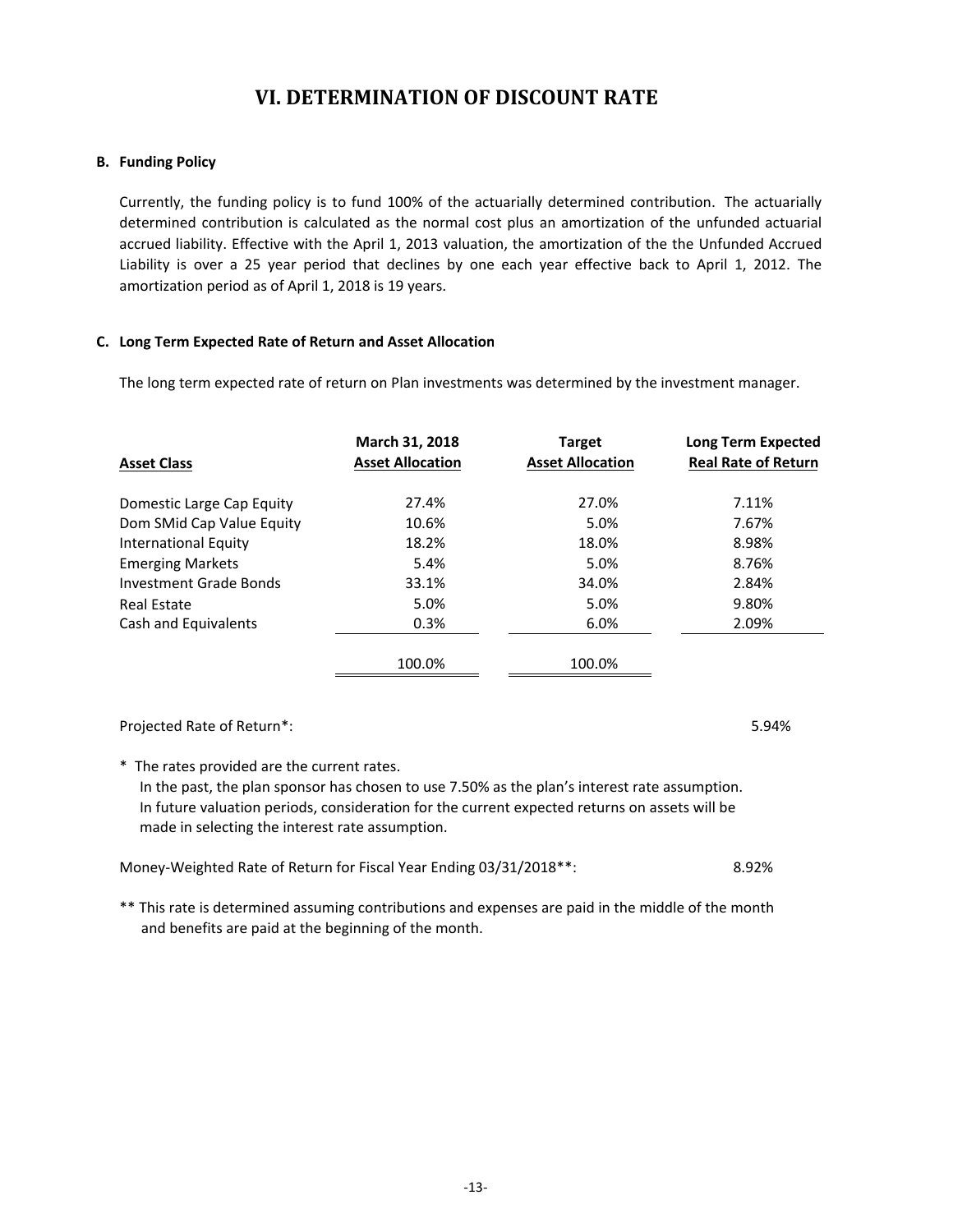### **APPENDIX A - SUMMARY OF PLAN PROVISIONS**

This exhibit summarizes the major provisions of the Town of Scituate Retirement Plan for the Police Department Employees included in the valuation. It is not intended to be, nor should it be interpreted as a complete statement of all plan provisions. All eligibility requirements and benefit amounts shall be determined in strict accordance with the plan document itself. This exhibit is based on our understanding of benefits as described by the plan document, Summary Plan Description, and applicable collective bargaining agreements. To the extent that this exhibit does not accurately reflect the plan provisions, then the results of this valuation may not be accurate.

| <b>Eligibility Requirements:</b>  | All regular or permanent police of the Town of Scituate, Rhode<br>Island,<br>following completion of a six month waiting period. Only employees hired<br>before July 1, 2014 are eligible to participate.                                                                                                                                                                                                                                                                       |  |  |  |  |  |
|-----------------------------------|---------------------------------------------------------------------------------------------------------------------------------------------------------------------------------------------------------------------------------------------------------------------------------------------------------------------------------------------------------------------------------------------------------------------------------------------------------------------------------|--|--|--|--|--|
| <b>Normal Retirement Date:</b>    | For participants hired prior to June 30, 2000, upon completion of 20 Years<br>of Service, the participant is eligible for normal retirement. Alternatively, a<br>participant may continue in service beyond 20 years. For participants hired<br>on or after July 1, 2000, upon completion of 25 Years of Service the<br>participant is eligible for normal retirement.                                                                                                          |  |  |  |  |  |
|                                   | A participant may retire upon the completion of ten years of service or the<br>attainment of age 56, whichever is later.                                                                                                                                                                                                                                                                                                                                                        |  |  |  |  |  |
| Compensation:                     | The monthly equivalent of a Participant's annual compensation, including<br>longevity pay and holiday pay, but exclusive of bonuses, overtime and other<br>forms of additional compensation, and exclusive of any program of deferred<br>compensation, employee benefits or additional remuneration payable other<br>than in cash.                                                                                                                                              |  |  |  |  |  |
| <b>Average Compensation:</b>      | Compensation of a participant averaged over three (3) years as an employee<br>prior to the earlier of $(1)$ his termination of Service, $(2)$ his retirement or $(3)$<br>termination of the Plan.                                                                                                                                                                                                                                                                               |  |  |  |  |  |
| <b>Normal Retirement Benefit:</b> | For participants hired on or prior to June 30, 2000, a benefit equal to 2.5% of<br>Average Compensation times the first 20 years of service, plus 2% of<br>Average Compensation times years of service in excess of 20 years.<br>Maximum benefit is 60% of Average Compensation. For participants hired<br>on or after July 1, 2000, a benefit equal to 2.4% of Average Compensation<br>times the first 25 years of service. Maximum benefit is 60% of Average<br>Compensation. |  |  |  |  |  |
| <b>Normal Form of Benefit:</b>    | Life annuity for single participants and an unreduced 67.5% Joint and<br>Survivor Annuity for married participants.                                                                                                                                                                                                                                                                                                                                                             |  |  |  |  |  |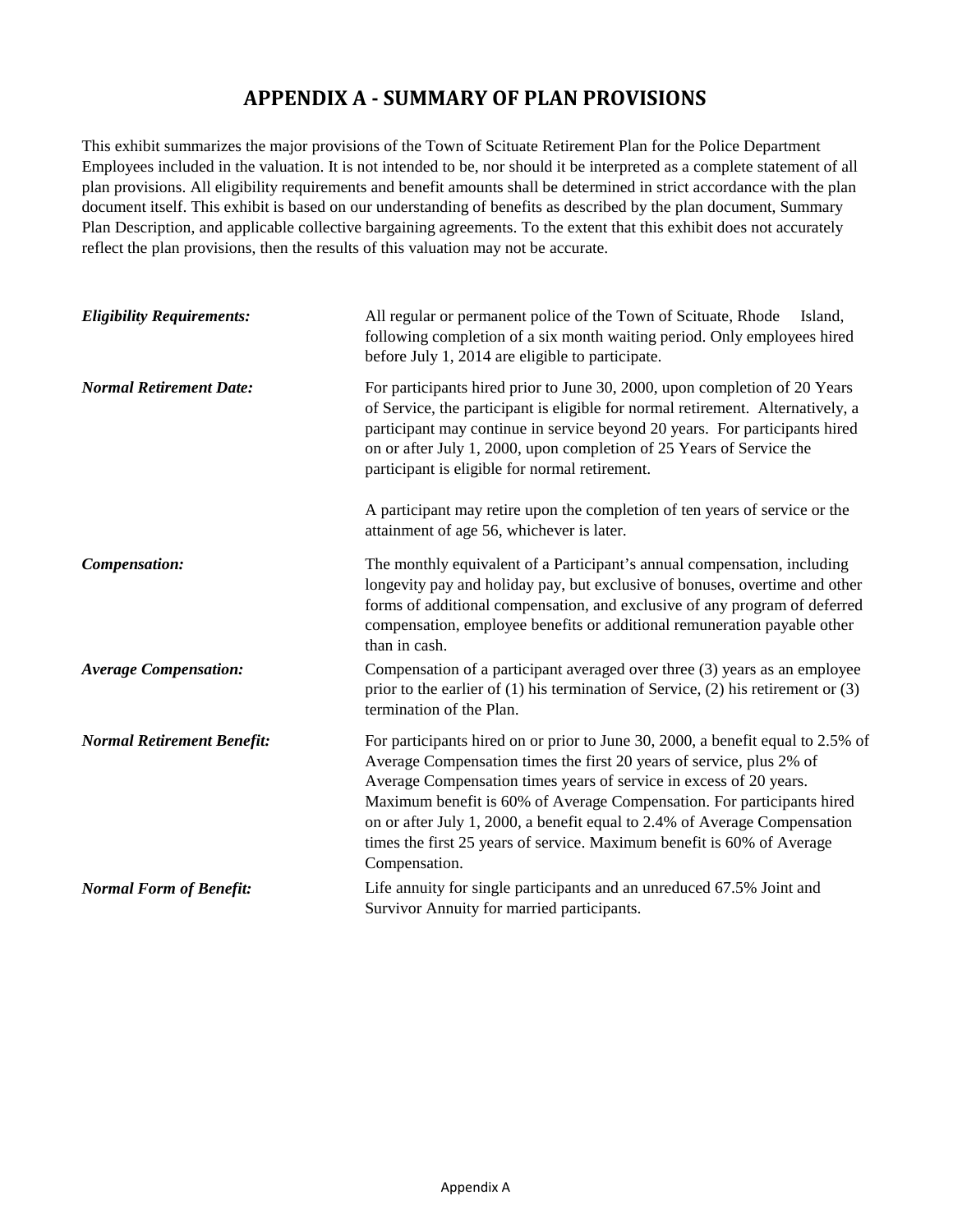## **APPENDIX A - SUMMARY OF PLAN PROVISIONS**

| <b>Death Benefit for Actives not</b><br>yet Eligible for Normal Retirement: | In the event of death of a member, while employed, benefits shall be<br>according to the state law as to Police Pensions.                                                                                                                                                                                                                                                                                                                                                                                                                                                                                                           |  |  |  |  |  |  |  |
|-----------------------------------------------------------------------------|-------------------------------------------------------------------------------------------------------------------------------------------------------------------------------------------------------------------------------------------------------------------------------------------------------------------------------------------------------------------------------------------------------------------------------------------------------------------------------------------------------------------------------------------------------------------------------------------------------------------------------------|--|--|--|--|--|--|--|
|                                                                             | Upon death of a member due to occupational causes:                                                                                                                                                                                                                                                                                                                                                                                                                                                                                                                                                                                  |  |  |  |  |  |  |  |
|                                                                             | <b>Total Employee Mandatory Contributions</b><br>(a)                                                                                                                                                                                                                                                                                                                                                                                                                                                                                                                                                                                |  |  |  |  |  |  |  |
|                                                                             | A payment of \$800 for each year of service up to \$16,000.<br>(b)<br>Minimum Lump Sum: \$4,000                                                                                                                                                                                                                                                                                                                                                                                                                                                                                                                                     |  |  |  |  |  |  |  |
|                                                                             | A spouse's benefit equal to 50% of Participant's Average<br>(c)<br>Compensation for spouse's life or until she remarries, if earlier<br>plus 10% of Participant's Average Compensation for each<br>child until the child attains age 18; subject to an overall<br>maximum of 66%% of Participant's Average Compensation.                                                                                                                                                                                                                                                                                                            |  |  |  |  |  |  |  |
|                                                                             | Upon death of a member due to non-occupational causes:                                                                                                                                                                                                                                                                                                                                                                                                                                                                                                                                                                              |  |  |  |  |  |  |  |
|                                                                             | <b>Total Employee Mandatory Contributions</b><br>(a)                                                                                                                                                                                                                                                                                                                                                                                                                                                                                                                                                                                |  |  |  |  |  |  |  |
|                                                                             | A payment of \$800 for each year of service up to \$16,000.<br>(b)<br>Minimum Lump Sum: \$4,000                                                                                                                                                                                                                                                                                                                                                                                                                                                                                                                                     |  |  |  |  |  |  |  |
|                                                                             | A spouse's benefit equal to 30% of Participant's Average<br>(c)<br>Compensation for spouse's life or until she remarries, if earlier<br>plus 10% of Participant's Average Compensation for each child<br>until the child attains age 18; subject to an overall maximum of<br>50% of Participant's Average Compensation.                                                                                                                                                                                                                                                                                                             |  |  |  |  |  |  |  |
| <b>Death Benefit for Actives Eligible</b>                                   |                                                                                                                                                                                                                                                                                                                                                                                                                                                                                                                                                                                                                                     |  |  |  |  |  |  |  |
| for Normal Retirement:                                                      | For active married participants, spouse shall receive a monthly benefit of<br>67.5% of the participant's accrued benefit payable for spouse's life or if<br>earlier, until the spouse remarries. If there is no surviving spouse, each child<br>of the Participant under the age of eighteen (18) shall share equally in the<br>671/2% of the monthly retirement benefit until the last such child of the<br>Participant shall have attained age eighteen (18). In addition, a payment of<br>\$800 for each year of service up to \$16,000 (Minimum Lump Sum: \$4,000).                                                             |  |  |  |  |  |  |  |
| <b>Post-Retirement Death Benefit:</b>                                       | For retired married participants, spouse shall receive a monthly benefit of<br>67.5% of the participant's accrued benefit payable for spouse's life or if<br>earlier, until the spouse remarries. If there is no surviving spouse, each child<br>of the Participant under the age of eighteen (18) shall share equally in the<br>671/2% of the monthly benefit until the last such child has attained age<br>eighteen (18). In addition, a payment of \$800 for each year of service up to<br>\$16,000. The lump sum death benefit is reduced by 25% for each year<br>following retirement subject to a minimum benefit of \$4,000. |  |  |  |  |  |  |  |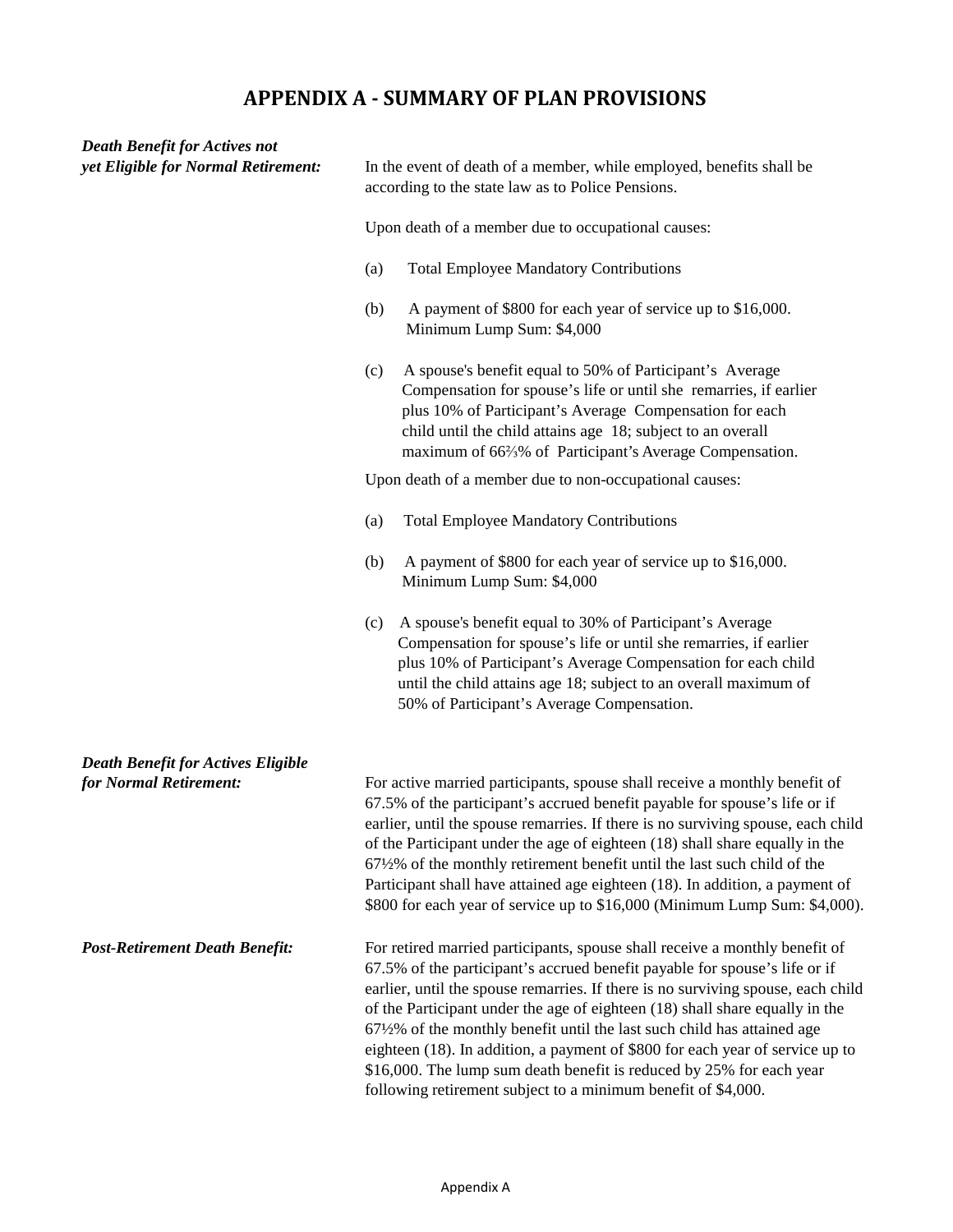## **APPENDIX A - SUMMARY OF PLAN PROVISIONS**

| Disability:                       | Upon becoming disabled due to occupational causes, a benefit equal to<br>66%% of the participant's Average Compensation payable for the period of<br>disability. Upon becoming disabled due to non-occupational causes after<br>completing 7 years of service, a benefit equal to $1\frac{2}{3}\%$ of the participant's<br>Average Compensation for each year of credited service, but not less than<br>25% and not greater than 50%. |
|-----------------------------------|---------------------------------------------------------------------------------------------------------------------------------------------------------------------------------------------------------------------------------------------------------------------------------------------------------------------------------------------------------------------------------------------------------------------------------------|
| <b>Termination of Employment:</b> | With less than ten years of service, a refund of employee contributions. A<br>member who terminates after ten years of service will be eligible to receive a<br>pension commencing at age 56 equal to his or her accrued benefit.                                                                                                                                                                                                     |
| <b>Funding:</b>                   | Effective July 1, 2015, the members of the Plan shall each contribute 12% of<br>Compensation and the Town of Scituate shall contribute 10% of<br>Compensation earned by each member.                                                                                                                                                                                                                                                  |
| <b>Cost of Living Adjustment:</b> | For retirees prior to July 1, 2003 the Cost of Living Adjustment is equal to<br>the negotiated rate of salary increase times 30% compounded annually.                                                                                                                                                                                                                                                                                 |
|                                   | For retirees on or after July 1, 2003, who were hired on or before July 1,<br>2012, the Cost of Living Adjustment is equal to 3% of the initial retirement<br>benefit (non-compounded). This COLA is deferred for a period of 3 years<br>for any member who retires after June 30, 2015 (COLA begins in the 4th<br>year after date of retirement).                                                                                    |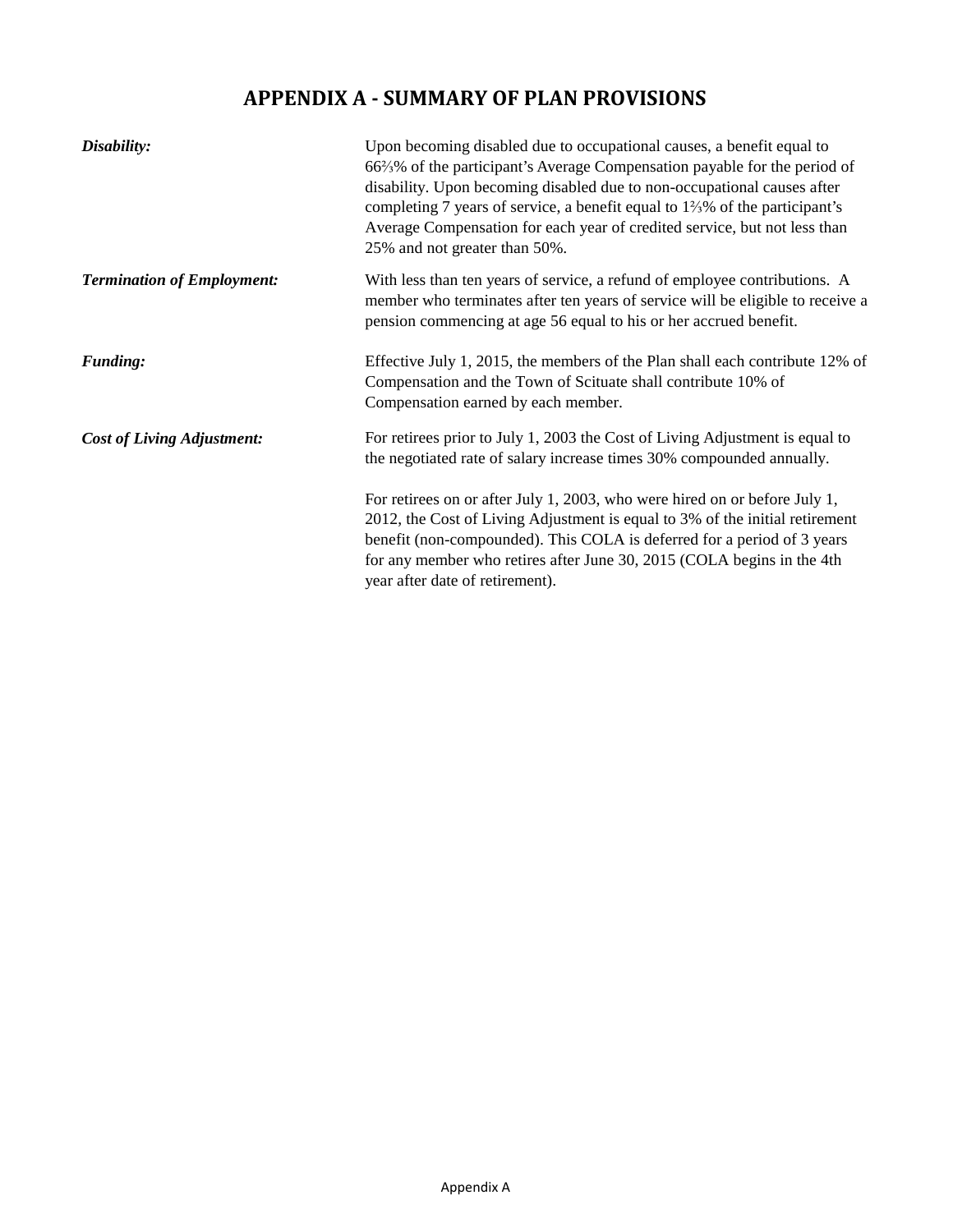# **APPENDIX B - ACTUARIAL ASSUMPTIONS & METHODS**

### **A. Actuarial Cost Method**

| <b>Actuarial Cost Method</b><br>for GASB 67 / 68: | Costs have been computed in accordance with the Entry Age Normal<br>Cost Method.                                                                                                                                                                                                                                                                                                                                                                                                                                                       |  |  |  |  |  |
|---------------------------------------------------|----------------------------------------------------------------------------------------------------------------------------------------------------------------------------------------------------------------------------------------------------------------------------------------------------------------------------------------------------------------------------------------------------------------------------------------------------------------------------------------------------------------------------------------|--|--|--|--|--|
|                                                   | The normal cost is the sum of the normal costs for all participants.<br>For a current participant, the individual normal cost is the<br>participant's normal cost accrual rate multiplied by the participant's<br>current compensation. The normal cost accrual rate equals (a) the<br>present value of future benefits as of the participant's entry age<br>divided by (b) the present value of future compensation as of the<br>participant's entry age. For other than a current participant, the<br>normal cost equals \$0.        |  |  |  |  |  |
|                                                   | The accrued liability is the sum of the individual accrued liabilities for<br>all participants. The individual accrued liability is equal to the<br>present value of future benefits less the normal cost accrual rate<br>multiplied by the present value of future compensation.                                                                                                                                                                                                                                                      |  |  |  |  |  |
| <b>Asset Valuation Method:</b>                    | The assets used to determine plan costs are based on the market<br>value as of March 31, 2018.                                                                                                                                                                                                                                                                                                                                                                                                                                         |  |  |  |  |  |
| <b>Recognition of Deferred</b>                    |                                                                                                                                                                                                                                                                                                                                                                                                                                                                                                                                        |  |  |  |  |  |
| <b>Outflows and Inflows:</b>                      | The (a) differences between expected and actual Plan experience<br>and (b) changes in Plan assumptions are recognized over a closed<br>period (beginning with the current fiscal year) equal to the average<br>expected service for active participants as of the valuation date used<br>to determine the Net Pension Liability for the end of the fiscal year.<br>The difference between projected and actual earnings on Plan<br>investments are recognized over a closed 5-year period (beginning<br>with the current fiscal year). |  |  |  |  |  |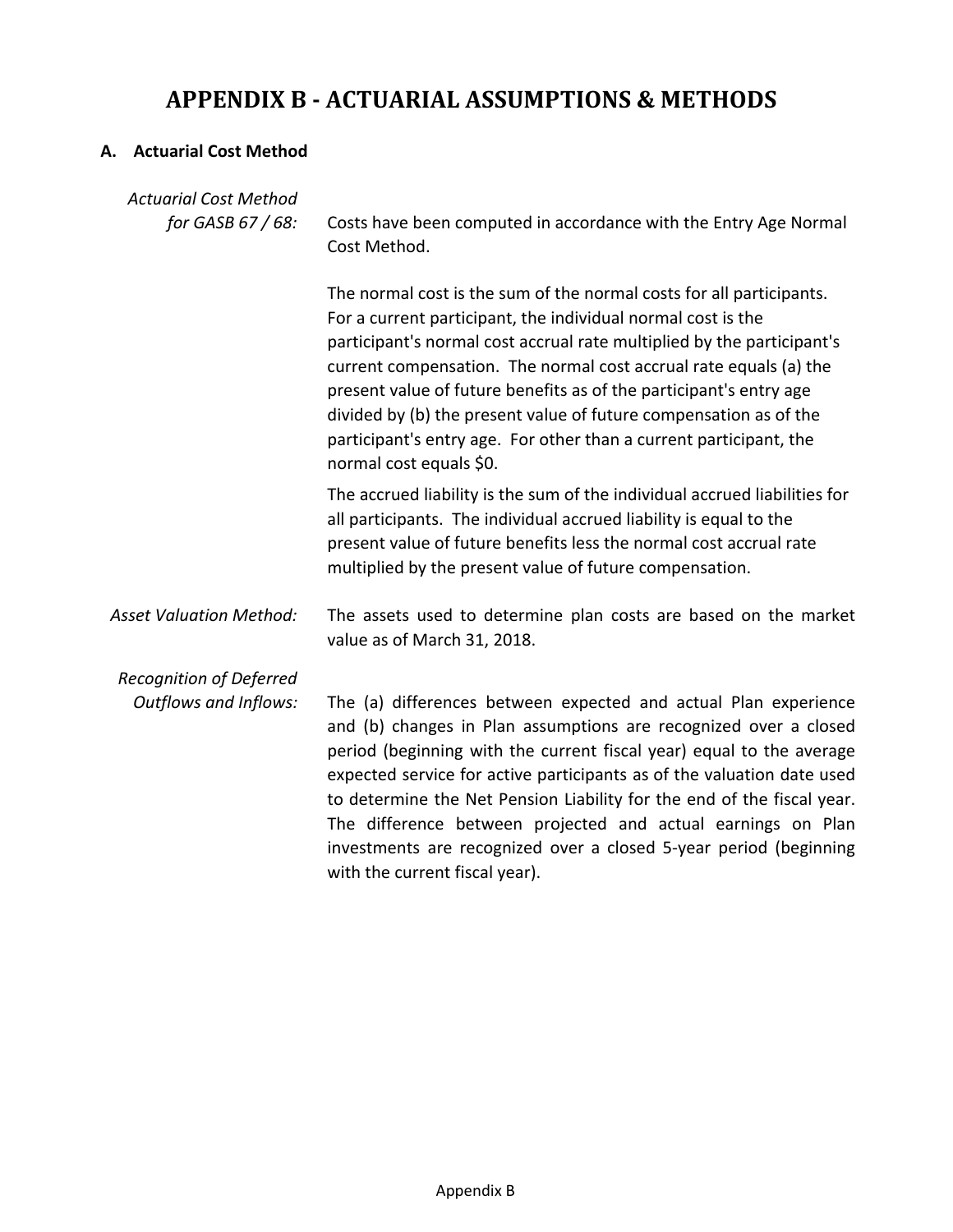# **APPENDIX B - ACTUARIAL ASSUMPTIONS & METHODS**

### **B. Actuarial Assumptions as of March 31, 2018**

| <b>Discount Rate for Purposes</b><br>of Determining Net Pension |                                                                                                                                                   |
|-----------------------------------------------------------------|---------------------------------------------------------------------------------------------------------------------------------------------------|
| Liability:                                                      | 7.50%                                                                                                                                             |
| Long Term Rate of Return                                        |                                                                                                                                                   |
| on Investments:                                                 | 7.50%, net of expenses, including inflation                                                                                                       |
| <b>Municipal Bond:</b>                                          | 3.51%<br>The Municipal Bond rates is based on the S&P Municipal Bond 20<br>Year High Grade Index.                                                 |
| Salary Increases:                                               | 3.50%                                                                                                                                             |
| <b>Payroll Growth Rate:</b>                                     | 3.50%                                                                                                                                             |
| Inflation:                                                      | 3.00%                                                                                                                                             |
| Pre and Post<br><b>Retirement Mortality:</b>                    | RP-2014 Blue Collar Employee/Annuitant with Scale MP-2017<br>Generational Improvements from 2006 (M/F).                                           |
| <b>Disability Mortality:</b>                                    | RP-2014 Disabled Annuitant with Scale MP-2017 Generational<br>Improvements from 2006 (M/F).                                                       |
| Terminations:                                                   | None                                                                                                                                              |
| <b>Occupational Disability:</b>                                 | Occupational disability assumed to equal 3 times the 1974 Railroad<br>Retirement Board Incidence.                                                 |
| Assumed Retirement Age:                                         | The completion of 25 Years of Service                                                                                                             |
| Spousal Death Benefit:                                          | 75% of active participants are assumed married with one child<br>under age 18. Spouses are assumed to be 4 years younger than<br>the participant. |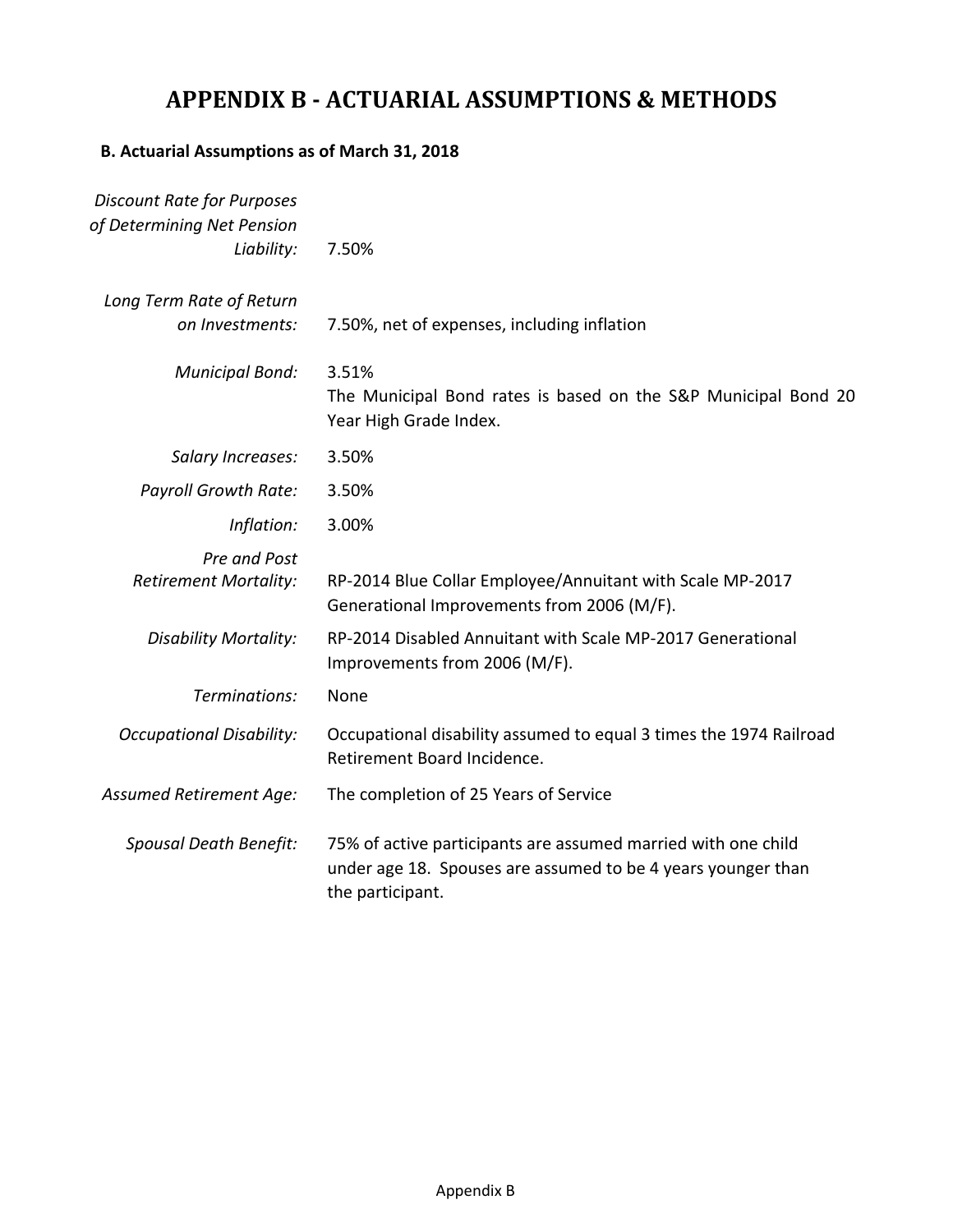## **APPENDIX B - ACTUARIAL ASSUMPTIONS & METHODS**

### *Cost-of-Living*

*Increases:* A 3.0% non-compounded COLA for active members who retire on or after July 1, 2003. For members who retired before July 1, 2003, 30% of the negotiated salary increase, compounded annually.

> For retirees on or after July 1, 2003, who were hired on or before July 1, 2012, the Cost of Living Adjustment is equal to 3% of the initial retirement benefit (non-compounded). This COLA is deferred for a period of 3 years for any member who retires after June 30, 2015 (COLA begins in the 4th year after date of retirement).

### *Expenses:* Assumed paid by the Town

*All other assumptions are consistent with the Plan's actuarial valuation as of April 1, 2018.*

### **C. Changes in Actuarial Methods or Assumptions since April 1, 2017**

- *Mortality:* RP-2014 Blue Collar Employee/Annuitant/Disabled Annuitant with Scale MP-2017 Generational Improvements from 2006 (M/F). Previously, Mortality improvements were projected beyond the valuation date using the MP-2015 mortality improvement scale.
- *Discount Rate:* Based on the long term rate of return assumption remaining unchanged, and the Crossover Point not being reached (see Section VI), the discount rate for purposes of determining the Net Pension Liability has not changed from the beginning of the Fiscal Year.

|                                                      | 4/1/2017 | 3/31/2018 |
|------------------------------------------------------|----------|-----------|
| Long Term Rate of Return for<br>Investments:         | 7.50%    | 7.50%     |
| Municipal Bond Rate:                                 | 3.67%    | 3.51%     |
| Discount Rate for Net Pension<br>Liability Purposes: | 7.50%    | 7.50%     |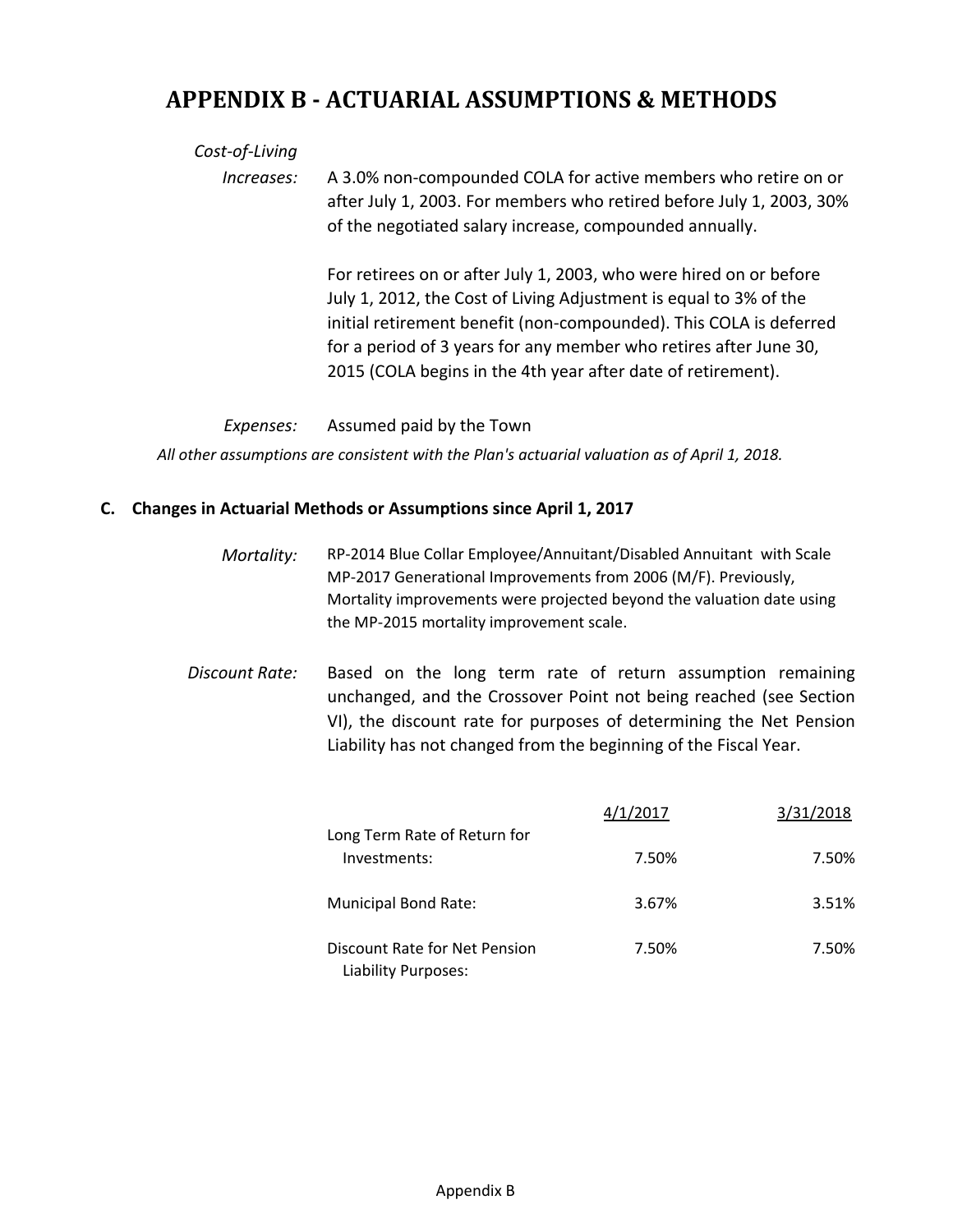#### **SELECTION OF ACTUARIAL ASSUMPTIONS**

| <b>Assumption</b>                       |                                         | <b>Entity Who Selects Assumption</b> | <b>Basis for Assumption Selection</b>                                                | <b>Change in Assumption</b>                   |
|-----------------------------------------|-----------------------------------------|--------------------------------------|--------------------------------------------------------------------------------------|-----------------------------------------------|
| <b>Investment Return Interest Rate</b>  | 7.50%                                   | Town of Scituate                     | The investment return interest rate is                                               | None                                          |
|                                         |                                         |                                      | developed based on the allocation of the                                             |                                               |
|                                         |                                         |                                      | Plan's assets by investment class and the                                            |                                               |
|                                         |                                         |                                      | capital market outlook for each investment                                           |                                               |
|                                         |                                         |                                      | class. This information is provided by the                                           |                                               |
|                                         |                                         |                                      | Plan's investment advisor. The assumed                                               |                                               |
|                                         |                                         |                                      | rate of return is derived net of spending,                                           |                                               |
|                                         |                                         |                                      | taxes, and investment expenses.                                                      |                                               |
| <b>Salary Scale</b>                     | 3.50%                                   | Town of Scituate                     | This assumption was set based on a                                                   | None                                          |
|                                         |                                         |                                      | review of experience under the plan and                                              |                                               |
|                                         |                                         |                                      | the rate increase set in recent Collective                                           |                                               |
|                                         |                                         |                                      | Bargaining Agreement.                                                                |                                               |
| Taxable Wage Base Increase              | N/A                                     | Town of Scituate                     | Plan benefits are frozen and do not depend None                                      |                                               |
|                                         |                                         |                                      | on future taxable wage base.                                                         |                                               |
| IRC 415 and 401(a)(17) Limit Projection | N/A                                     | Town of Scituate                     | Compensation and benefits are not large                                              | None                                          |
|                                         |                                         |                                      | enough to be impacted by these limits.                                               |                                               |
| <b>Pre-Retirement Mortality</b>         | RP-2014 Blue Collar Employee with Scale | <b>Town of Scituate</b>              | The Society of Actuaries published a study                                           | The mortality tables changed from the RP-     |
|                                         | MP-2017 Generational Improvements from  |                                      | of retirement experience in October, 2015.                                           | 2014 Blue Collar Employee with Scale MP-      |
|                                         | 2006 (M/F)                              |                                      | As recommended by the authors of the                                                 | 2015 Generational Improvements from           |
|                                         |                                         |                                      | study, the mortality tables used for the Plan 2006 (M/F) as of the prior measurement |                                               |
|                                         |                                         |                                      | include generational projection of mortality                                         | date, April 1, 2017. The change was made      |
|                                         |                                         |                                      | improvements using the MP-2017                                                       | to reflect the best estimate of future        |
|                                         |                                         |                                      | projection scale.                                                                    | experience under the plan. This change,       |
|                                         |                                         |                                      |                                                                                      | together with the change in post-retirement   |
|                                         |                                         |                                      |                                                                                      | and disability mortality, decreased the Entry |
|                                         |                                         |                                      |                                                                                      | Age Normal Accrued Liability as of the        |
|                                         |                                         |                                      |                                                                                      | current measurement date, April 1, 2018,      |
|                                         |                                         |                                      |                                                                                      | by 1.27%.                                     |
| <b>Post-Retirement Mortality</b>        | RP-2014 Blue Collar Healthy Annuitant   | Town of Scituate                     | The Society of Actuaries published a study                                           | The mortality tables changed from the RP-     |
|                                         | with Scale MP-2017 Generational         |                                      | of retirement experience in October, 2015.                                           | 2014 Blue Collar Healthy Annuitant with       |
|                                         | Improvements from 2006 (M/F)            |                                      | As recommended by the authors of the                                                 | Scale MP-2015 Generational                    |
|                                         |                                         |                                      | study, the mortality tables used for the Plan Improvements from 2006 (M/F) as of the |                                               |
|                                         |                                         |                                      | include generational projection of mortality                                         | prior measurement date, April 1, 2017. The    |
|                                         |                                         |                                      | improvements using the MP-2017                                                       | change was made to reflect the best           |
|                                         |                                         |                                      | projection scale.                                                                    | estimate of future experience under the       |
|                                         |                                         |                                      |                                                                                      | plan. This change, together with the          |
|                                         |                                         |                                      |                                                                                      | change in pre-retirement and disability       |
|                                         |                                         |                                      |                                                                                      | mortality, decreased the Entry Age Normal     |
|                                         |                                         |                                      |                                                                                      | Accrued Liability as of the current           |
|                                         |                                         |                                      |                                                                                      | measurement date, April 1, 2018, by           |
|                                         |                                         |                                      |                                                                                      | 1.27%.                                        |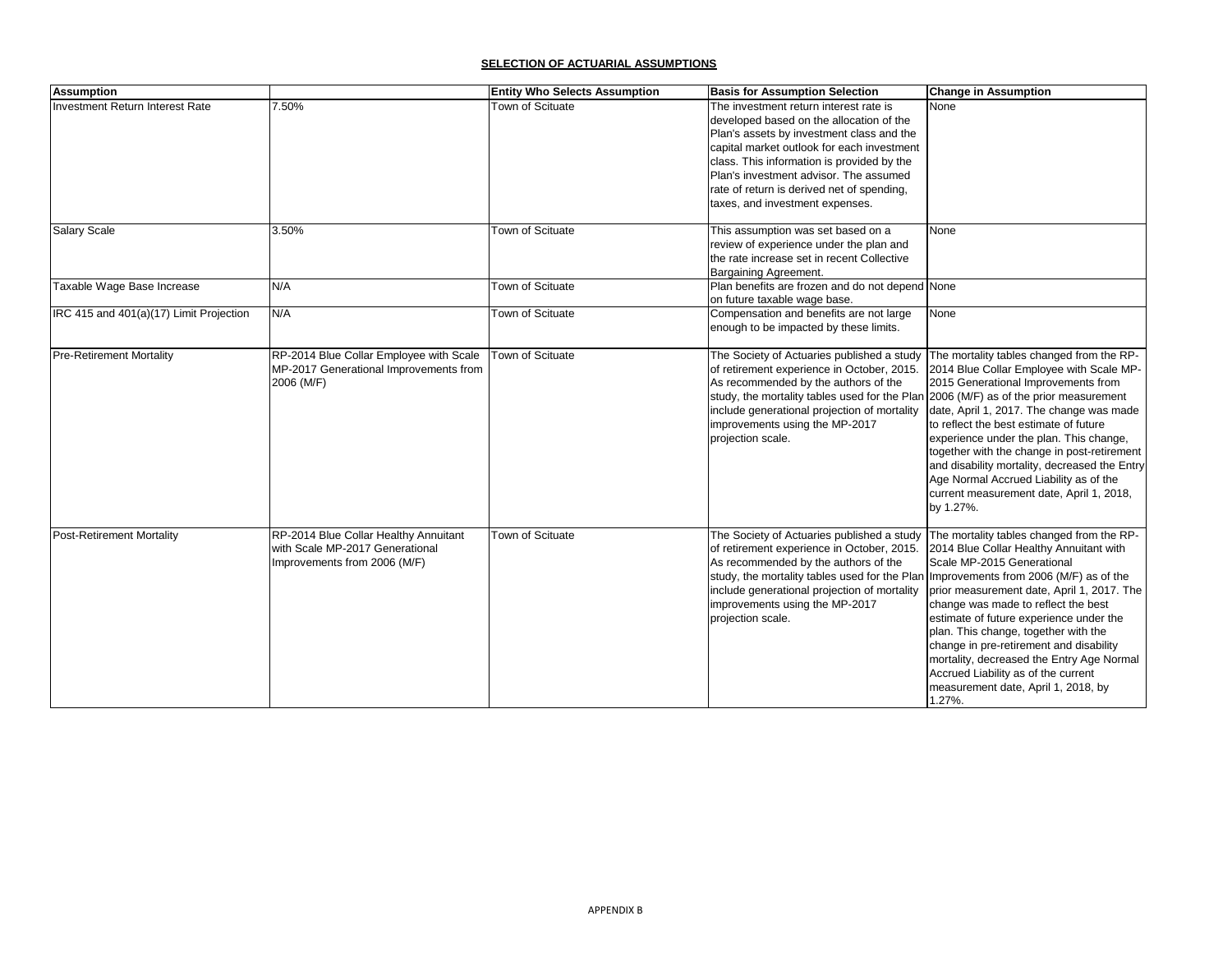#### **SELECTION OF ACTUARIAL ASSUMPTIONS**

| <b>Assumption</b>           |                                                                                                                         | <b>Entity Who Selects Assumption</b> | <b>Basis for Assumption Selection</b>                                                                                                                                                                                                                                                                                           | <b>Change in Assumption</b>                                                                                                                                                                                                                                                                                                                                                                                                                                        |
|-----------------------------|-------------------------------------------------------------------------------------------------------------------------|--------------------------------------|---------------------------------------------------------------------------------------------------------------------------------------------------------------------------------------------------------------------------------------------------------------------------------------------------------------------------------|--------------------------------------------------------------------------------------------------------------------------------------------------------------------------------------------------------------------------------------------------------------------------------------------------------------------------------------------------------------------------------------------------------------------------------------------------------------------|
| <b>Disability Mortality</b> | RP-2014 Disabled Annuitant with Scale MP-Town of Scituate<br>2017 Generational Improvements from<br>2006 (M/F)          |                                      | The Society of Actuaries published a study<br>of retirement experience in October, 2015.<br>As recommended by the authors of the<br>study, the mortality tables used for the Plan 2006 (M/F) as of the prior measurement<br>include generational projection of mortality<br>improvements using the MP-2017<br>projection scale. | The mortality tables changed from the RP-<br>2014 Disabled Annuitant with Scale MP-<br>2015 Generational Improvements from<br>date, April 1, 2017. The change was made<br>to reflect the best estimate of future<br>experience under the plan. This change,<br>together with the change in pre-retirement<br>and post-retirement mortality, decreased<br>the Entry Age Normal Accrued Liability as<br>of the current measurement date, April 1,<br>2018, by 1.27%. |
| <b>Disability Rates</b>     | Occupational disability assumed to equal 3   Town of Scituate<br>Itimes the 1974 Railroad Retirement Board<br>Incidence |                                      | This assumption was set based on a<br>review of experience under the plan.                                                                                                                                                                                                                                                      | None                                                                                                                                                                                                                                                                                                                                                                                                                                                               |
| <b>Withdrawal Rates</b>     | None                                                                                                                    | Town of Scituate                     | The incidence of Withdrawal under the plan None<br>is negligible.                                                                                                                                                                                                                                                               |                                                                                                                                                                                                                                                                                                                                                                                                                                                                    |
| <b>Retirement Rates</b>     | Participants are assumed to retire after 25<br>years of service.                                                        | Town of Scituate                     | This assumption was set based on a<br>review of experience under the Plan.                                                                                                                                                                                                                                                      | None                                                                                                                                                                                                                                                                                                                                                                                                                                                               |
| Administrative Expenses     | N/A                                                                                                                     | Town of Scituate                     | Assumed paid by the Town.                                                                                                                                                                                                                                                                                                       | None                                                                                                                                                                                                                                                                                                                                                                                                                                                               |
| <b>Percent Married</b>      | 75% of males and 75% of females are<br>assumed to be married.                                                           | Town of Scituate                     | This assumption was set based on a<br>review of experience under the Plan.                                                                                                                                                                                                                                                      | None                                                                                                                                                                                                                                                                                                                                                                                                                                                               |
| Age of Spouse               | The female spouse is assumed to be 4<br>years younger than the male spouse.                                             | Town of Scituate                     | This assumption was set based on a<br>review of experience under the Plan.                                                                                                                                                                                                                                                      | None                                                                                                                                                                                                                                                                                                                                                                                                                                                               |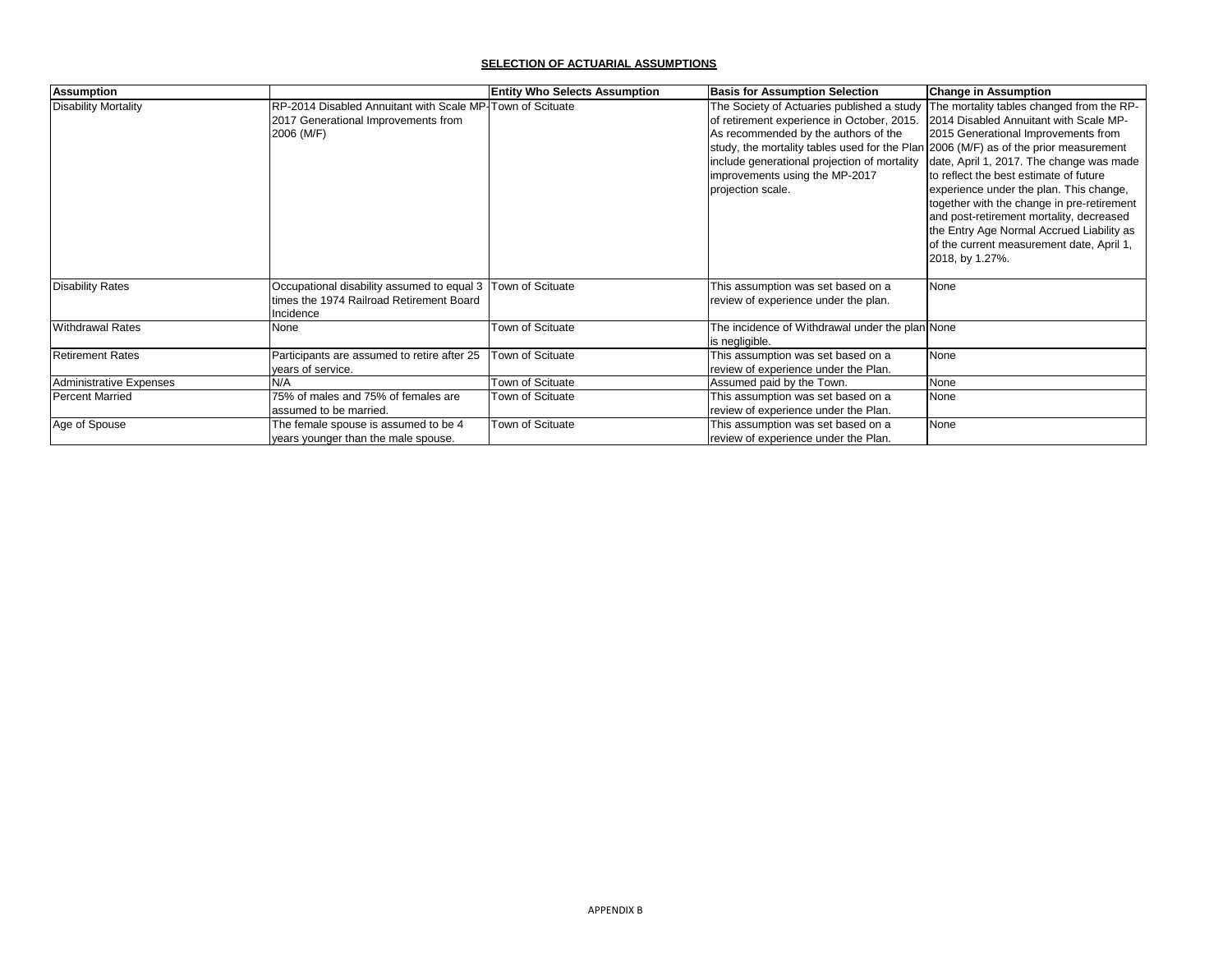## **APPENDIX C - GLOSSARY**

*The following includes only a sample of the terms in the GASB 68 Glossary. This list includes terms that are newer as a result of GASB 68.*

**Actuarially determined contribution** - A target or recommended contribution to a defined benefit pension plan for the reporting period, determined in conformity with Actuarial Standards of Practice based on the most recent measurement available when the contribution for the reporting period was adopted.

**Ad hoc cost-of-living adjustments (ad hoc COLAs) -** Cost-of-living adjustments that require a decision to grant by the authority responsible for making such decisions.

**Automatic cost-of-living adjustments (automatic COLAs) -** Cost-of-living adjustments that occur without a requirement for a decision to grant by a responsible authority, including those for which the amounts are determined by reference to a specified experience factor (such as the earnings experience of the pension plan) or to another variable (such as an increase in the consumer price index).

**Average future service** - Average expected remaining service lives of active and inactive members, including retirees. This becomes the recognition period for amounts deferred resulting from: (1) differences between expected and actual experience or (2) changes in Plan assumptions.

**Collective deferred outflows of resources and deferred inflows of resources related to pensions** - Deferred outflows of resources and deferred inflows of resources related to pensions arising from certain changes in the collective net pension liability.

**Collective net pension liability** - The net pension liability for benefits provided through (1) a costsharing pension plan or (2) a single-employer or agent pension plan in circumstances in which there is a special funding situation.

**Collective pension expense** - Pension expense arising from certain changes in the collective net pension liability.

**Contributions** - Additions to a pension plan's fiduciary net position for amounts from employers, nonemployer contributing entities (for example, state government contributions to a local government pension plan), or employees. Contributions can result from cash receipts by the pension plan or from recognition by the pension plan of a receivable from one of these sources.

**Discount rate** - The single rate of return that, when applied to all projected benefit payments, results in an actuarial present value of projected benefit payments equal to the total of the following: